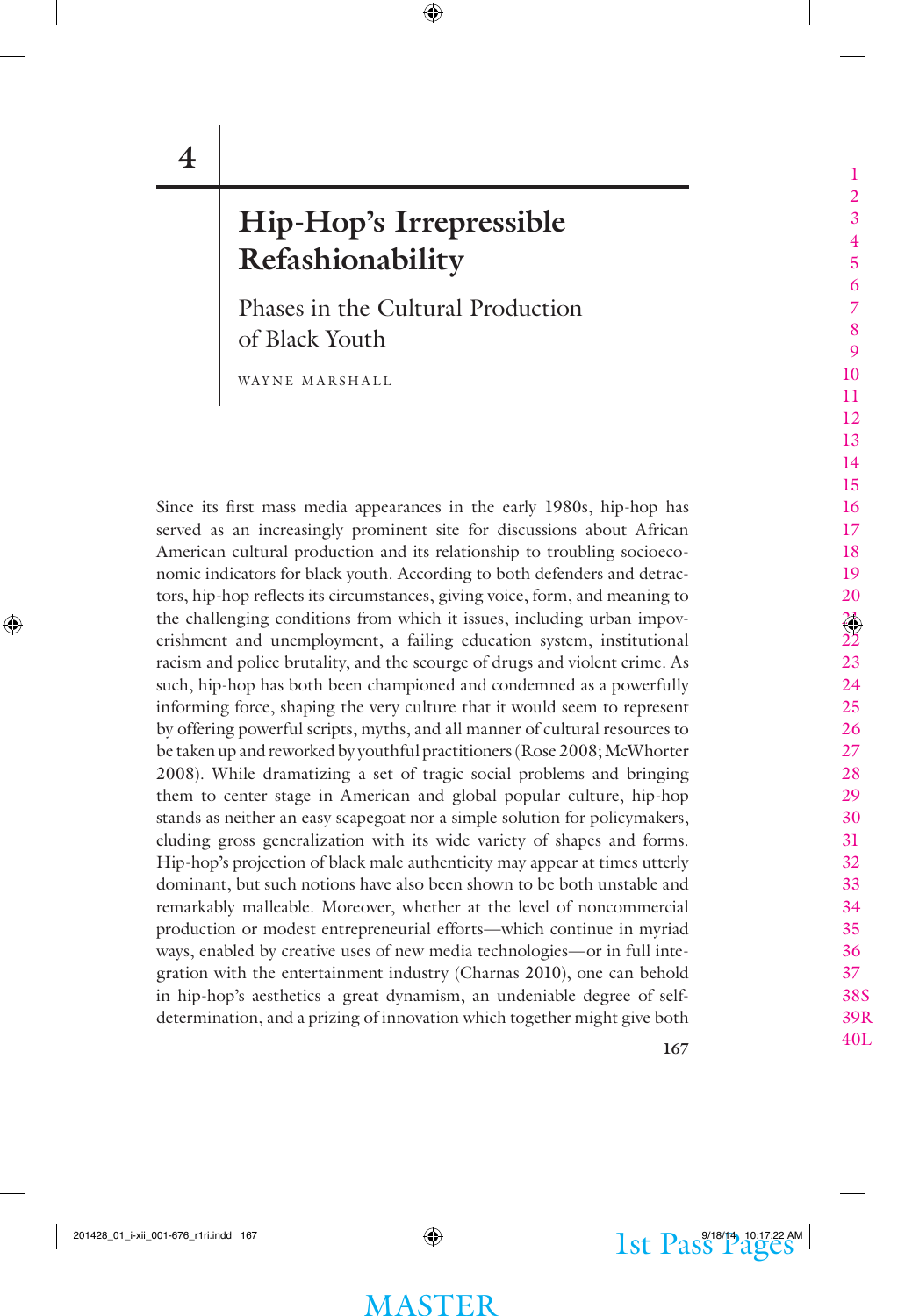$\bigoplus$ 

skeptics and devotees new ways to engage and understand hip-hop and black youth alike.

Public debates about the genre are far too often bogged down by objections to the specific contents of hip-hop productions. Here I argue that hip-hop's discontents, if you will, would do better to put questions of content aside, at least momentarily, in order to appreciate the importance of craft, innovation, media literacy, and other practices that have made hip-hop such an enduring and inspiring force in the lives of young people, especially black youth. To refocus questions about the relationship between black youth cultural production and socioeconomic outcomes, this chapter offers an historical overview foregrounding hip-hop's power and potential as a set of forms and procedures—in particular, how its sonic and social priorities have remained remarkably consistent even as they have shifted in step with changes in technology, economic opportunity, and sociocultural circumstances. Specifically, I contend that hip-hop's roots in and continued use of repurposed consumer-end technologies, from turntables to Twitter, deeply informs its aesthetic principles and possibilities as a constructive force in American social life.

#### **Brass Knuckles and Wheels of Steel (1973–1979)**

In the 1970s, the Bronx was like a place besieged, isolated and impoverished by urban planning that favored other parts of the city and other citizens, gutted by a rash of insurance arson, terrorized by gang warfare and police brutality, and neglected by local government. But its residents persevered, listened to music and danced at parties, went to school and tried to look fresh for their peers, all of which demanded a creative and flexible approach to self-fashioning, especially for the growing numbers of migrants from the Caribbean and their children. Amidst such poverty and malaise that a 1977 visit from President Carter focused international attention on the Bronx's seemingly shell-shocked streets, a remarkable, resilient, and eventually global phenomenon took root as local culture. Hip-hop's tale of origins has become well worn by now, but particular details—namely, the refashioning of consumer electronics and musical recordings, youth culture, and public space—merit special emphasis. Attending to these details of hip-hop's origins, we can better appreciate how hip-hop emerges as a distinctive set of practices, ideas, and institutions that have been widely transmitted and significantly transformed in the decades since.

⊕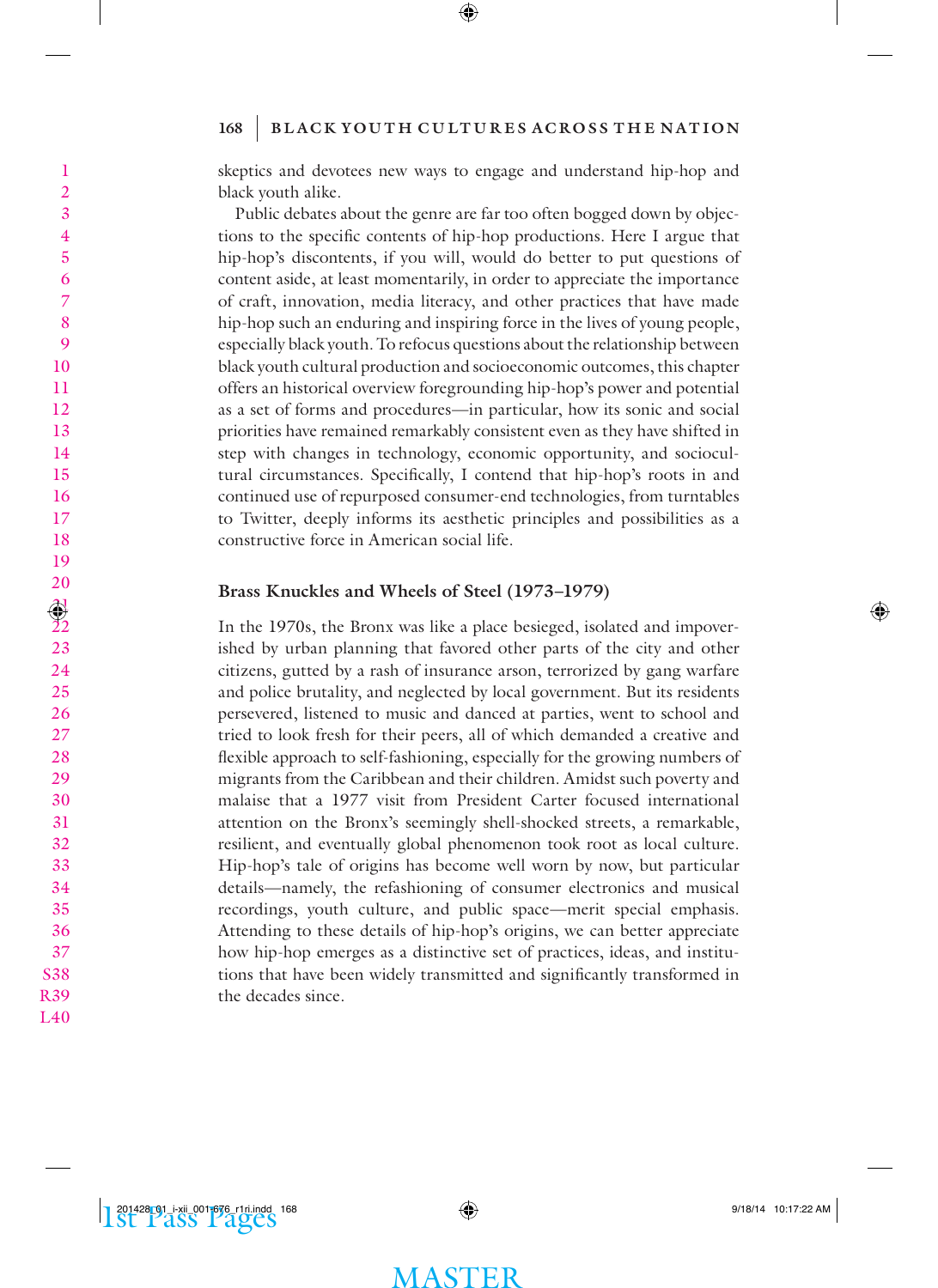As the story goes, hip-hop was born on a summer night in 1973 in a modest recreation room on the ground floor of 1520 Sedgwick Avenue, an apartment building in the West Bronx (Chang 2005). It was there that Clive Campbell, better known as Kool Herc, hosted a party with his older sister Cindy, looking to raise some cash for back-to-school clothes. Born and raised in Kingston, Jamaica, Campbell moved to the Bronx in 1967 to join his mother. Although not yet a teenager when he left Jamaica, Campbell was well familiar with the key local institutions known as soundsystems: mobile disco units operating in local dance halls, with a branded reputation based on the power and clarity of their speakers, the cachet of the records they played, and the talents of their personnel. Most crucial to any soundsystem, after the system itself, are the selector, tasked with playing and manipulating the music, and the DJ (or disc jockey), who, in the Jamaican context, rarely touches any records but rather presides over the event, commenting on or singing along with the music, exhorting attendees to dance, and generally turning the experience of listening to recordings into something closer to a locally customized, live performance. Knowing the importance of these elements, Herc borrowed a powerful Shure P.A. system from his father, an occasional soundman for local R&B acts, and played the role of selector (or DJ in American parlance), handpicking and cueing up the records, as well as master of ceremonies, or MC, using a microphone to greet and praise party-goers with short rhyming routines, hype the musical selections, make announcements, and encourage dancing.

⊕

Like any good DJ, Herc sought to respond to the demands of his audience. Given his context, this entailed embracing and extending certain soundsystem techniques—namely, the license to manipulate a record rather than honoring the integrity of a particular performance—even while departing somewhat starkly from what one might have heard at a dance in Jamaica. Despite borrowing liberally from soundsystem culture, Herc did not play reggae at the party. At least among his peers, Jamaican music and style had yet to undergo the cool recuperation that eventually followed Bob Marley's success and, perhaps more important in New York, the violent dominance of the drug trade by Jamaican gangs, or posses, in the 1980s (Gunst 1995; Marshall 2005). Rather, just as Campbell made an effort to swap his Jamaican accent for a more local one, he played soul, funk, and driving disco tracks—especially records featuring strippeddown, percussion-led break-downs, or "breakbeats"—in place of reggae anthems (Chang 2005; Marshall 2007). Having noticed that specific

> 37 38S 39R 40L

1 2

⊕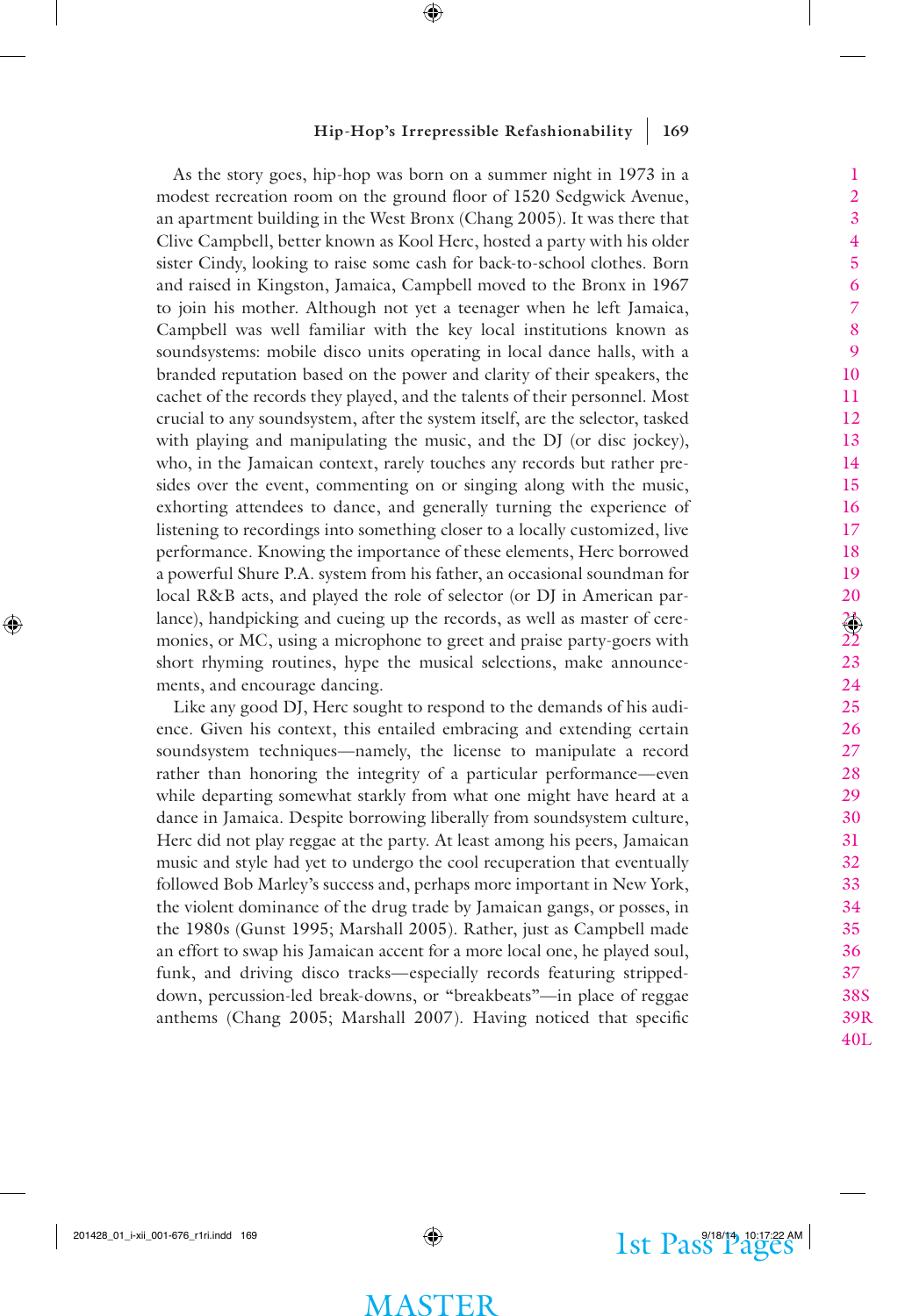⊕

passages on the records seemed to get the otherwise nonchalant crowd moving, Herc took the liberties so common to Jamaican soundsystem practice and began making his own live edits of the songs. Later dubbed the "merry-go-round" technique, Herc would attempt to extend these breakbeats by picking up the needle toward the end of the break and dropping it back down again at the beginning. This innovative isolation and extension of popular breaks lit a fire under the feet of Bronx denizens looking for a little uplift, especially the so-called b-boys (or break boys) who symbiotically developed acrobatic routines in step with the explosive soundtrack. Herc and his sister Cindy began to throw parties regularly, and the audience steadily grew—as did Herc's crew, now including dedicated MCs, such as Coke La Rock, and a coterie of flashy dancers. Eventually, running out of room at 1520 Sedgwick, Herc relocated to nearby Cedar Park where, repurposing what little civic infrastructure remained in a place haunted by the politics of neglect, electricity from a utility pole powered his soundsystem. In contrast to clubs, where cover charges and age restrictions kept teenagers out, these "park jams" were active incubators, stylistically and socially, of a new kind of public youth culture. In this way, Herc's burgeoning audience, some driven west by gang violence in the South Bronx, helped essentially to coproduce a remarkable phenomenon: a vibrant party scene where local culture thrived as DJs, MCs, and dancers wrested new forms out of the resources at hand.

Often the story of hip-hop's beginnings focuses on a lack of access to such things as music education, musical instruments, and so forth, positioning the use of turntables and records as a remarkable example of resourcefulness (e.g., Rose 1994, 34–35; Sublette 2008, 186; West 2009, 116). But this perspective, as if hip-hop would not have happened if Bronx youth could have taken trumpet lessons, can also obscure the deliberate, vanguard embrace of electronics and recordings by enterprising DJs working to create their own musical and social worlds. It is worth pausing for a moment to appreciate the cultural revolution entailed by turning forms of consumption (i.e., buying records) into modes of production, transforming asynchronous consumer culture (we all listen to these records in private contexts) into real-time participatory culture (not only do we listen together in the same space, we are all party to the fundamental recreation of these tracks). The rise of the DJ in hip-hop's formative years thus offers an excellent example of how cultural production is shaped by

**1** 201428\_01\_i-xii\_001-676\_r1ri.indd 170 9/18/14 10:17:22 AM<br> **1** St Pass Pages

⊕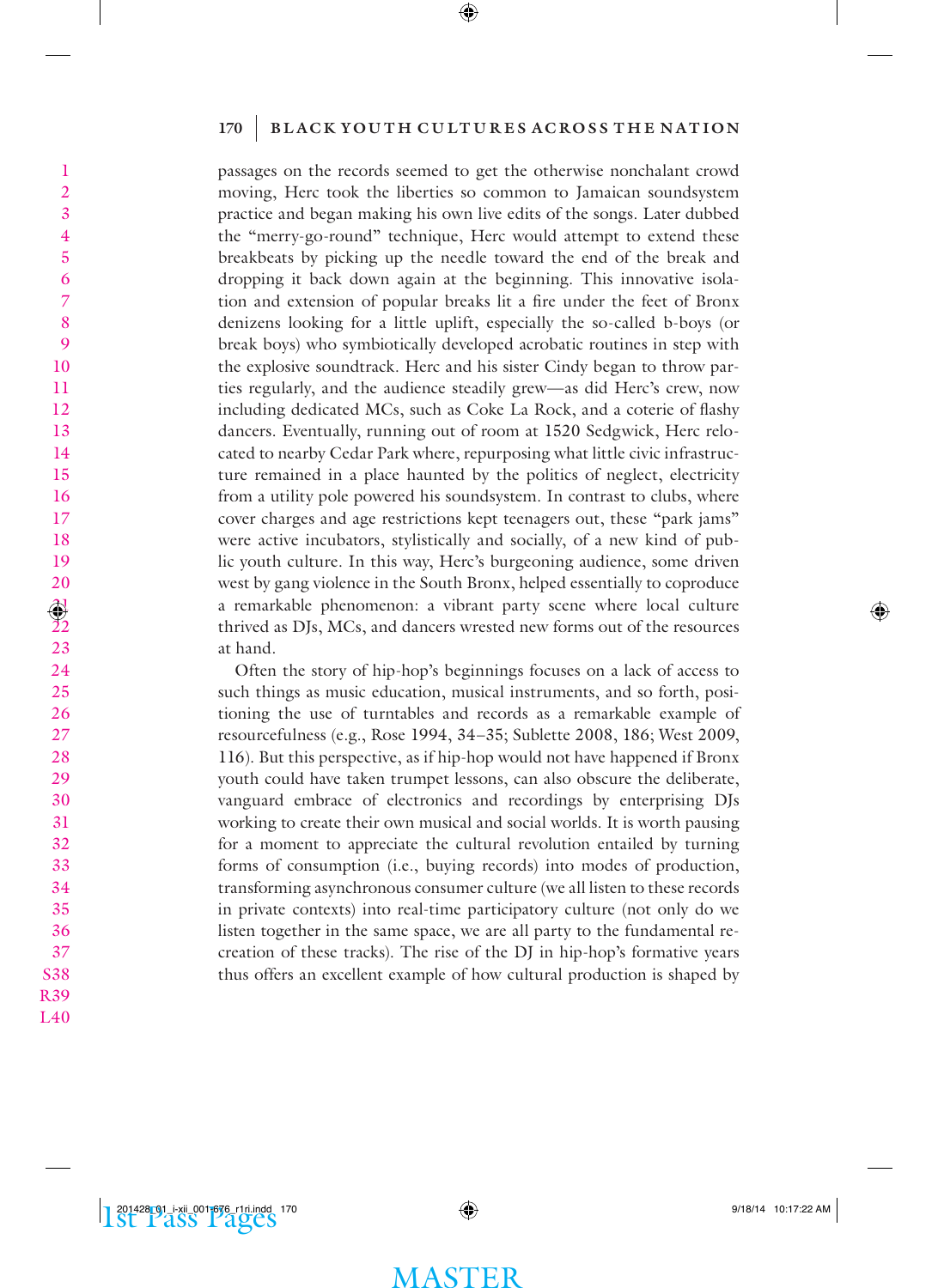the interplay between structural conditions on the one hand and acts of improvisation and innovation on the other. Approaching polished audio commodities as incomplete performances to be activated in a live setting had precedent in reggae culture, but hip-hop artists refashioned this practice in distinctive and influential ways. Just as Herc had localized and transformed Jamaican soundsystem style, his rivals and acolytes extended these innovations according to the demands of local tastes. Hence, Joseph Saddler, a.k.a. Grandmaster Flash, improved upon Herc's "merry-goround" technique with a more precise and smooth stitching together of breakbeats and other recorded fragments—innovations predicated upon Saddler's technical expertise (rigging up cues and crossfaders to facilitate the process), his admiration of the extended mixes of local disco mavens such as Pete DJ Jones, and finally, a fierce devotion to practice and improvement. Likewise, Grand Wizzard Theodore, an apprentice of Flash, developed the technique of scratching records rhythmically—perhaps the most obvious hallmark of hip-hop musicianship. Today such reuse of previously recorded performances—most often in the form of digital sampling stands as absolutely ubiquitous musical practice, regardless of genre.

⊕

The radical refashioning of Bronx sociality instigated by hip-hop extends beyond the cultural alchemy of turning consumer-end commodities into raw materials for collective creativity or public spaces into community havens; it applies also to the stunning transformation of Bronx gang culture in the wake of this musical phenomenon. Credit typically goes to the South Bronx's Afrika Bambaataa, an imposing, fearless exgang member with ecumenical tastes and a vision for harnessing hip-hop's energy into a genuine social movement among Bronx youth. Under the banner of the Universal Zulu Nation, Bambaataa invited local gang members to leave their colors and disputes at home and come jam together at his parties. In an artful sublimation of actual violence into symbolic clashes between performers, b-boy crews engaged in vigorous physical but generally noncontact battles, DJs competed with their selections and skills, MCs jockeyed for crowd approval, and graffiti writers took territorialism into greater and greater realms of abstraction and mutual regard. One obvious legacy of this shift in Bronx youth culture is the macho posturing and spectacular rivalries (or "beefs") that remain so central to hiphop. Because its modes of performance and presentation emerge from a rather tough context, a fundamentally competitive and confrontational stance continues to undergird a great deal of hip-hop style. In other

1

⊕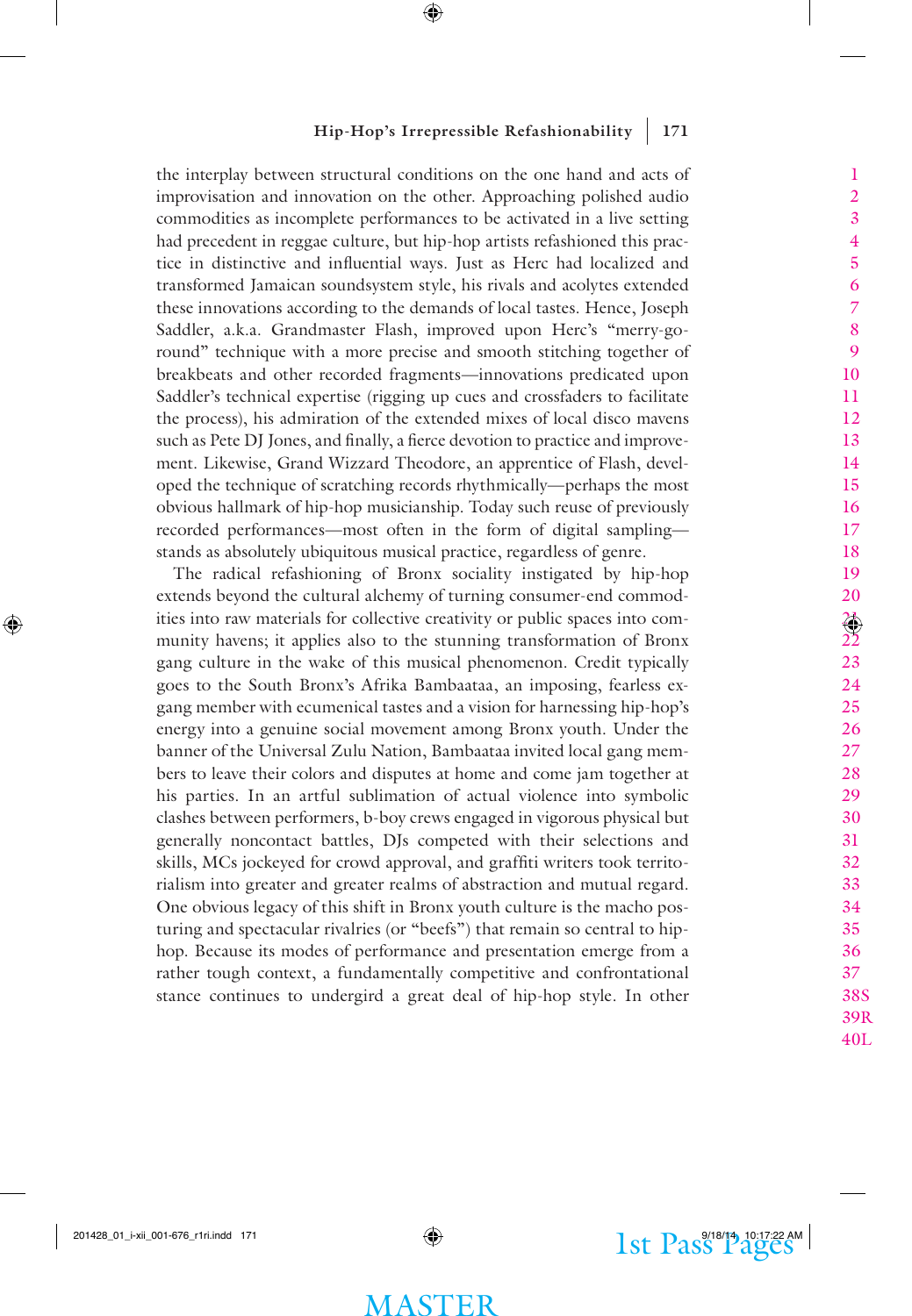⊕

words, the genre's innovations with regard to questions of form are not always so neatly separated from content. Of course, staging battles between the Bronx's best DJs, MCs, and dancers also served to attract large audiences, a boon for the occasional party charging a cover, revealing an entrepreneurial logic at work as well. But economically speaking, the early days of hip-hop made for modest returns on the blood, sweat, and tears of the genre's pioneers.

By the late 1970s, hip-hop could be considered a modest commercial success on one hand and an incredible aesthetic triumph on the other, but history would soon show the former to be a mere product of shortsightedness. Hip-hop was so tied to real-time social gatherings in its early years, and so predicated on other musicians' recordings, that the idea of committing such performances to tape and selling them as musical commodities in their own right required a leap of logic. Recordings of parties were made, of course, and tapes circulated informally and noncommercially, but it was not until a seasoned and savvy record executive, Silvia Robinson of Sugar Hill Records, saw the potential in the form that the recorded rap song emerged as such, some six years after Herc's back-to-school jam on Sedgwick Avenue. Most of hip-hop's biggest names at that time were not easily convinced or drawn away from the relatively lucrative party circuit, so Robinson's first attempt to record hip-hop was more of a studio simulation than a faithful rendering of contemporary party practice. Assembling a ragtag crew of aspiring rappers under the name of the Sugar Hill Gang, Robinson released a fifteen-minute single called "Rapper's Delight" that stitched together original lyrics as well as a number of popular routines drawn from such prominent MCs as Grandmaster Caz over a replayed loop from Chic's "Good Times," then a current favorite among hip-hop DJs. Despite its unusual length for a pop single, a genuine artifact of hiphop's sprawling, party-suited style, "Rapper's Delight" became a massive hit on urban radio, selling millions of copies and ultimately offering the first exposure to hip-hop for much of the world beyond the Bronx (Charnas 2010, 43).

The great success of the Sugar Hill Gang initiated a profound turn for hip-hop aesthetics. If it had begun as a DJ- and dancer-oriented phenomenon, by the end of the 1970s a rising focus on MCs and the stunning popularity of "Rapper's Delight" would serve to cement a new hierarchy among the genre's practitioners, not to mention a shift in the sites of hiphop production from parks and clubs to studios and mass media. Hip-hop would change irrevocably after the advent of rap records, especially as a

⊕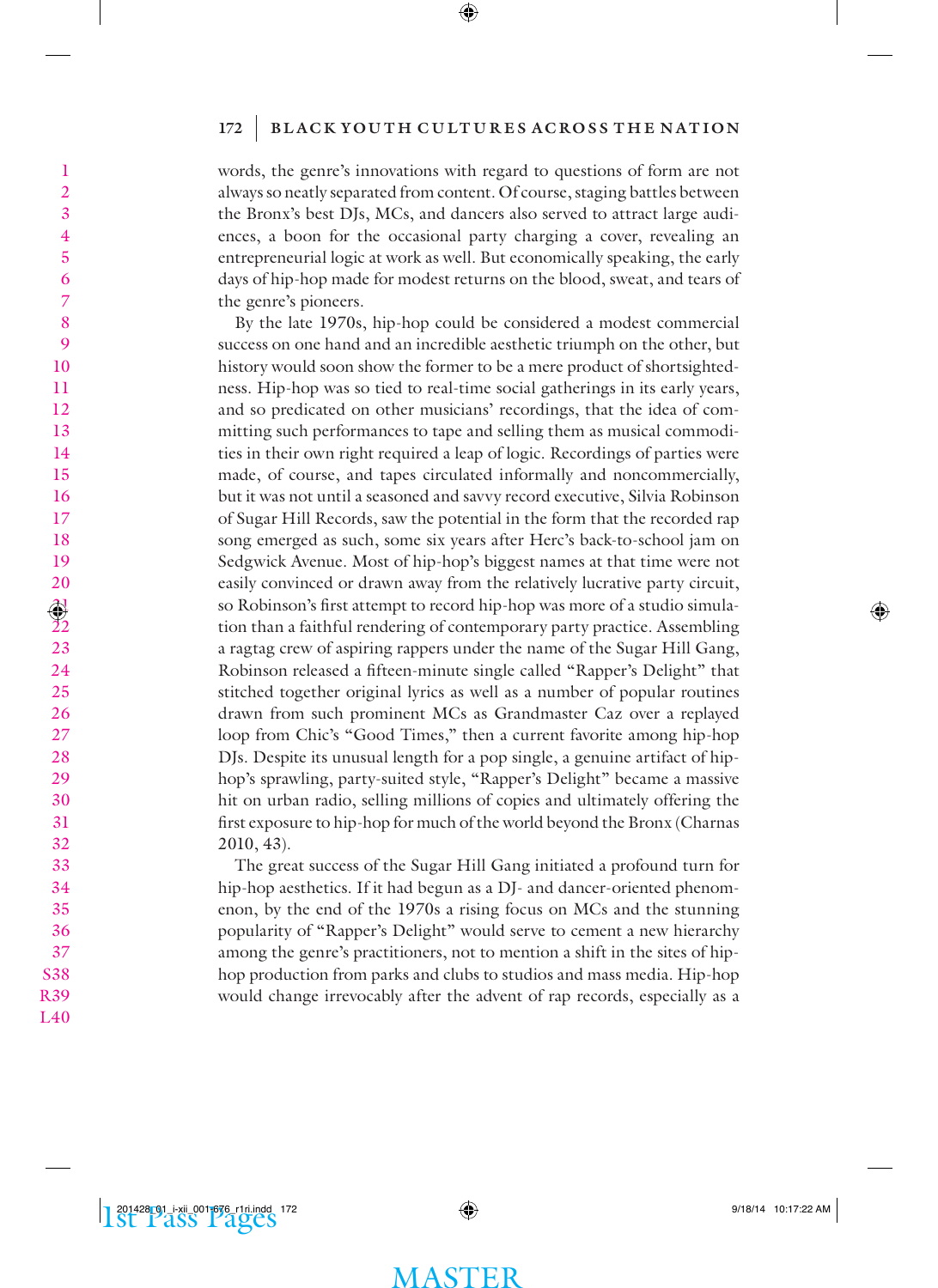next generation of kids striving to be fresh and cool embraced the new possibilities for hip-hop performance afforded by studios, live musicians and drum machines, and, eventually, digital samples of the very breakbeats that so reliably excited dancers at the seminal parties thrown by the likes of Herc, Bambaataa, and Flash. Perhaps more radically, commercial hip-hop recordings, circulating far and wide, would enable the genre to transcend its local context, making these new and exhilarating forms available to a diverse range of new devotees, not all of whom shared the orientation produced by such a high-pressure cultural crucible as the Bronx. The compelling aesthetic innovations of hip-hop's founding figures would inspire countless variations in the ensuing decades, addressing and inviting new participants into an increasingly translocal and massmediated youth culture. A great deal of this subsequent activity remained grassroots, amateur, local, and independent, but new industrial partners from corporate record labels to Hollywood studios would follow. A dynamic, if occasionally tense, feedback loop between small-scale and corporate enterprise has animated hip-hop aesthetics ever since.

⊕

#### **The Golden Age: Commercial Inroads and the Rise of Gangsta (1980–1989)**

On the heels of "Rapper's Delight," Sugar Hill Records and other small New York-based labels, such as Tommy Boy, Profile, and Wild Pitch, sought to capitalize on the growing interest in rap. These efforts would bring hip-hop to far wider attention, disseminating while reshaping its distinctive aesthetics. In the first half of the 1980s, hip-hop enjoyed an increasing presence in mass media, appearing in documentary reportage on such novel forms as "breakdance" (an outsider term for b-boying) and graffiti as well as in such stylized films as *Breakin'* (1984) and *Beat Street* (1984). These mainstreaming trends would continue through the latter half of the decade as hip-hop developed into a commercial force, epitomized by the "crossover" success of Run DMC and other acts on Def Jam Records. Regional variations on the genre, especially those issuing from Los Angeles, reconfigured hip-hop's geography and, in the rise of gangsta rap, its very ethos. All the while, hip-hop persisted and spread as grassroots participatory culture, taking root in cities across the United States and with slightly more lag, the world—where the genre's insurgent energy produced an efflorescence of do-it-yourself (DIY) recording artists, labels, and party promoters.

> 38S 39R 40L

⊕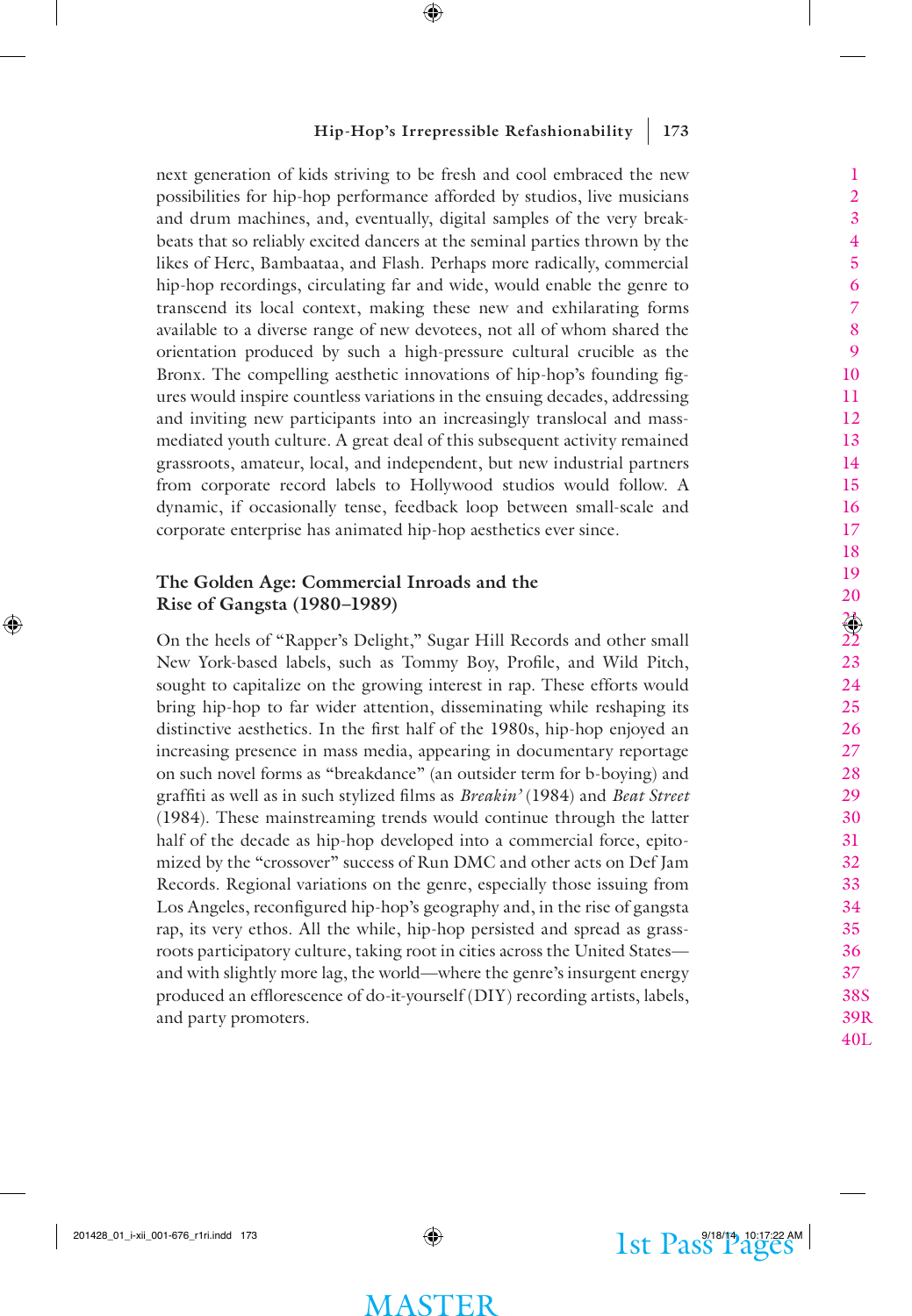⊕

Almost immediately, the shift to a recorded medium produced stark changes for hip-hop form and content. Born in the parks and community centers of the Bronx, hip-hop fashion had long mixed streetwise style with an aspirational and occasionally exotic touch. New commercial vistas ushered in a sartorial regime that took even stronger cues from showbiz. On record sleeves, at higher profile concerts, and, before long, in music videos, hip-hop's most prominent performers—e.g., Flash and Bambaataa and their extended crews, the Furious Five, and Soul Sonic Force—styled themselves in garish garb that seemed at once post-apocalyptic, Afrofuturistic, and downright campy. This line of experimentation also informed new studio productions. To refigure their acts from live stage to studio, Bambaataa, Flash, and other early hip-hop recording artists took care to produce their tracks according to hip-hop's aesthetic priorities even as they embraced new possibilities afforded by state-of-the-art studio equipment and knowledgeable engineers and producers from other sectors of the dance music world, such as Arthur Baker, who collaborated with Afrika Bambaataa on his breakthrough single "Planet Rock" (1982). Together with Grandmaster Flash's "The Message," also released in 1982, "Planet Rock" pointed at once to hip-hop's past and its future. A brief consideration of these two early hip-hop hits reveals how the sound and purview of the genre were shifting, even as certain crucial elements remained firmly in place.

On both "Planet Rock" and "The Message," hip-hop's central sonic signposts—funk-derived rhythms, foregrounded drums, palpable bass, and musical allusions to contemporary and perennial favorites—sit alongside bracingly new sounds like the orchestral bursts of a digital sampling keyboard, the sustained bass decay of a synthesized kick drum, or vocal effects that make rappers sound like robots. In place of cherished breakbeats coaxed from well-worn vinyl or a studio band replaying loops inspired by DJs' live edits of popular tracks (as heard on "Rapper's Delight"), "Planet Rock" and "The Message" feature funky rhythms programmed using the drum machines of the day. An up-tempo track (close to 130 beats per minute) and thus well suited for dancing, "Planet Rock" brims with the electronic sounds of the latest in synthesizer technology, a quintessential example of what some have called electro-funk—a niche that Tommy Boy Records was eager to exploit. High-tech sheen aside, it also bears the hallmarks of old school hip-hop. Ensemble party raps, including call-and-response chants, alternate with a haunting melody borrowed from a seemingly unlikely source: "Trans-Europe Express," a 1977

⊕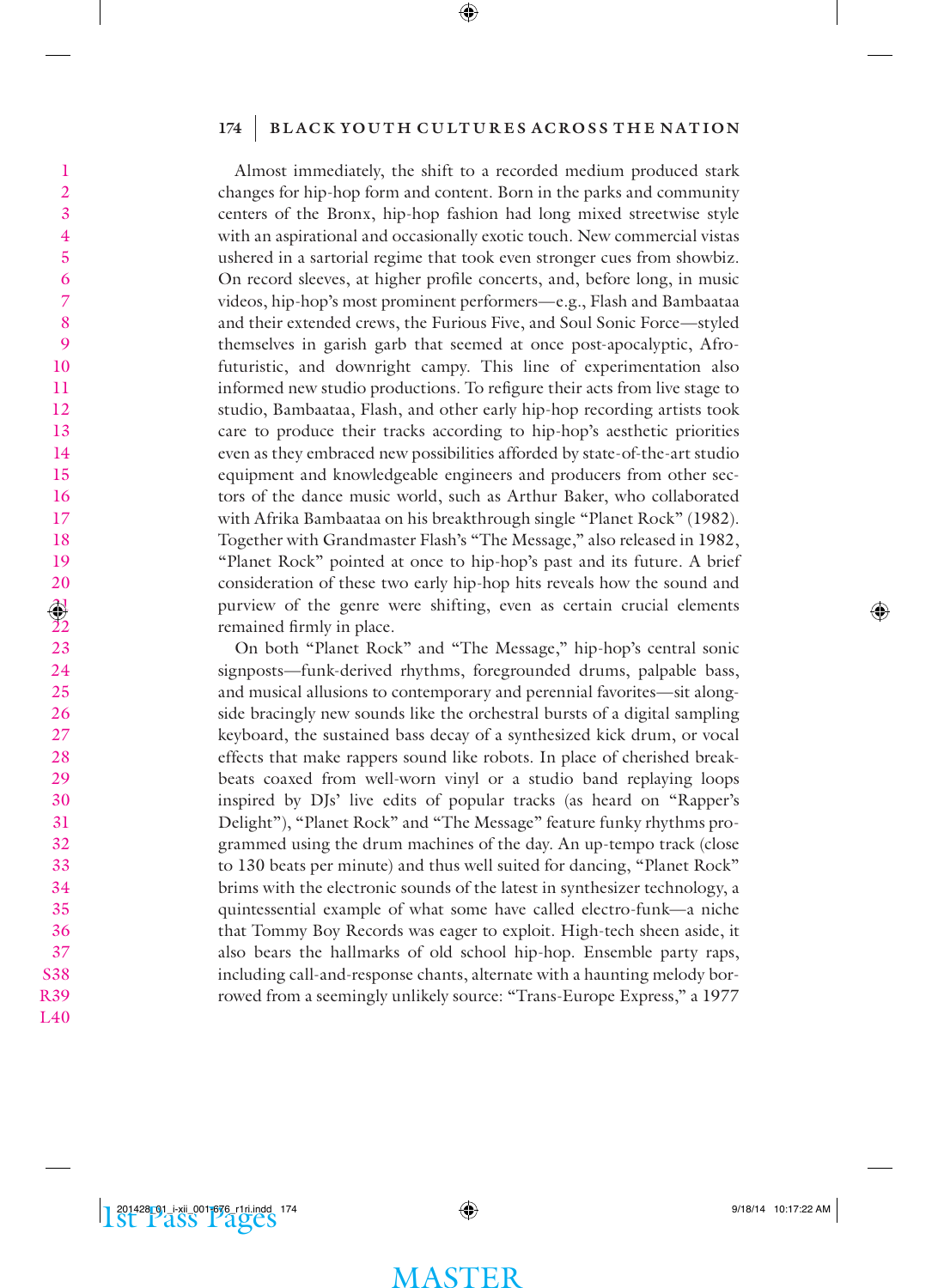dance hit by Kraftwerk, a German electronic music outfit who, despite their robotic rhythms and cold synthesizers, enjoyed a remarkable following in African American club scenes and had long held a special place in Bambaataa's eclectic record collection. For all its futuristic departures, then, "Planet Rock" was firmly anchored in the specific aesthetics developed by Bronx DJs in the 1970s.

⊕

For its part, "The Message," another rather contrived but ironically seminal production from Sugar Hill Records, also presented continuities with earlier practices even as it engendered a bold new trend for hip-hop. Though it shared a funky rhythmic framework with hip-hop's favorite breakbeats, at 100 beats per minute, the track was far slower than the driving soul and disco beats that had long been hip-hop's bread and butter. Indeed, Grandmaster Flash and his group were so dismayed by the plodding tempo that they rejected the project and declined to participate, intent on making a party track. Only one of Flash's MCs, Melvin "Melle Mel" Glover, agreed to work on the song, contributing his vocals and a final verse. The rest of the production, including the eerie synthesizer lines, features the work of Clifton "Jiggs" Chase, Sugar Hill's in-house producer and arranger, and Edward Fletcher, a.k.a. Duke Bootee, another musician and songwriter at the label. Fletcher composed and performed the chorus and opening verses, which offer vivid ruminations on the psychological tolls of urban blight. (Grandmaster Flash and the Furious Five would remain the artists named on the record, though publishing credits went to Fletcher, Glover, Chase, and Silvia Robinson.) The song's strong narrative structure offered a clear contrast to hip-hop's more typically party-centric lyrics. Its immediate resonance—climbing to number four on the R&B charts—made an indelible impression on the fledgling hiphop industry, and on public perceptions of the genre itself. Injecting a certain gravitas into hip-hop's festivities, "The Message" refashioned the genre as specially positioned to offer timely commentary on black urban life. While up-tempo party raps have never receded from hip-hop, gritty tales about the ills of urban poverty, delivered over a brooding soundtrack, have come to occupy a dominant place in the genre. In one stroke, the song sowed the seeds of activist "conscious rap" as well as gangsta rap's vivid depictions of street violence.

Hip-hop's biggest commercial breakthrough to that point, the crossover triumph of Run DMC and Def Jam Records, follows clearly and closely on these developments. A trio hailing from Queens comprising two MCs and a DJ, Run DMC's mix of big synthetic drums, hard rock

⊕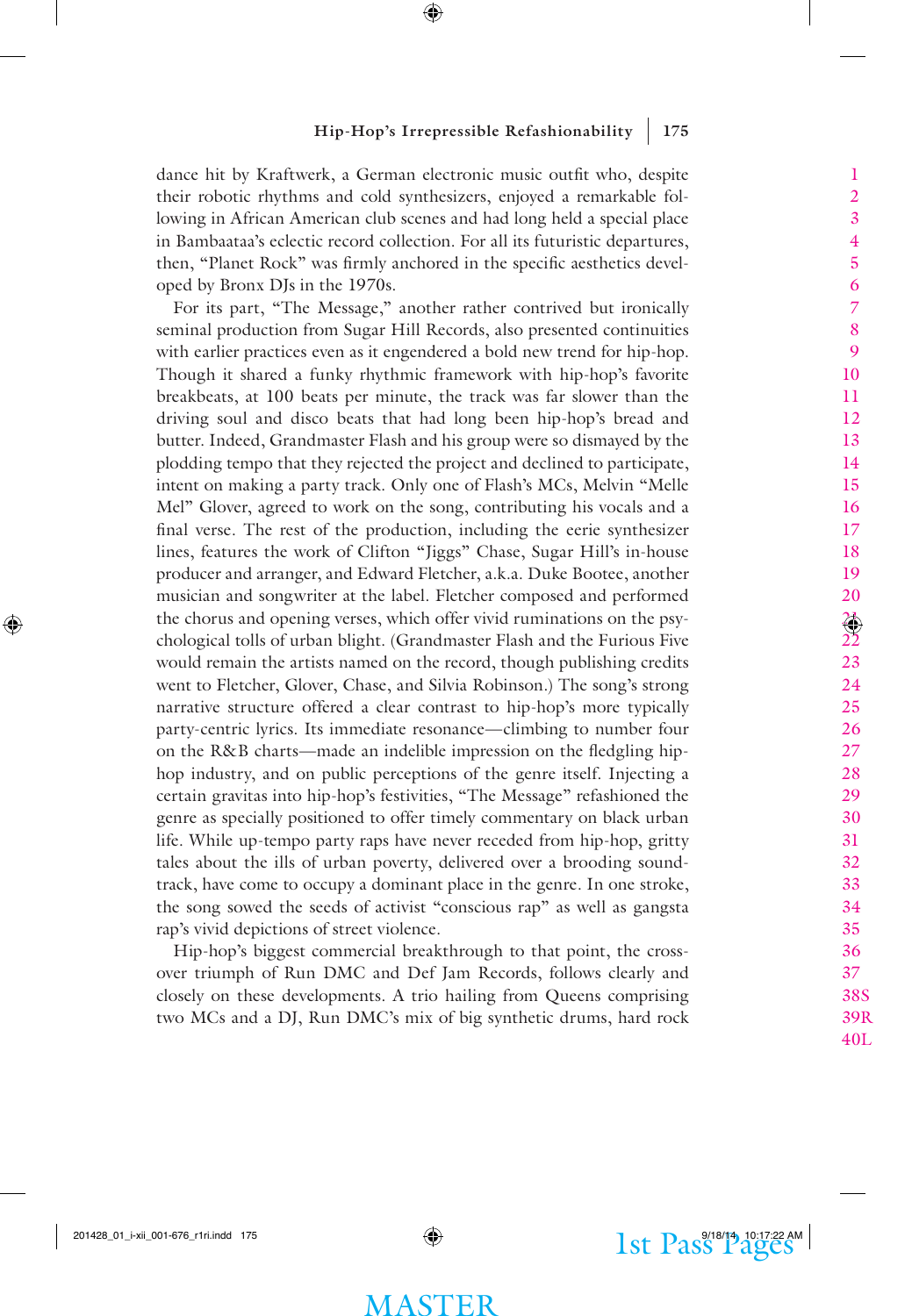⊕

guitars, commanding voices, and spartan but striking street fashion (black leather, gold chains, fedoras, and crisp Adidas sneakers) grabbed the attention of hip-hop's core New York audience and then, in an unprecedented manner, the national mainstream. Making party music with a realist edge, Run DMC deftly mixed social commentary, catchy refrains, and bravado. But what propelled the trio into uncharted territory for hip-hop—into the top five of the Billboard Hot 100, regular rotation on MTV, and multiplatinum album sales—was the savvy choice on the part of their producer, Rick Rubin, to fuse their brash vocals and booming beats with the squealing electric guitars still dominating the pop-rock landscape. The formula proved popular on the trio's tellingly titled second album, *King of Rock* (1985), and then enormously successful with the group's remake of Aerosmith's "Walk This Way" for their third album, *Raising Hell* (1986). An admirer of hard rock and hip-hop alike, Rubin was poised to broker this marriage, though it is telling that hip-hop DJs had long reserved a special place in their crates for "Walk This Way" (originally released in 1975), thanks to its stark opening drum break. Hence, Def Jam's lucrative merger of rap and rock was itself presaged by the ecumenical selections of early hip-hop DJs, cued into the magic of such moments, it bears repeating, by discerning dancers.

Hip-hop acts and labels made sustained commercial inroads during the latter half of the 1980s. Joining Def Jam, Sugar Hill, Tommy Boy, and other established labels were a rash of independent ventures increasingly based outside New York, such as LA's Priority Records or Delicious Vinyl, often operating as subsidiaries of the majors or with national distribution deals. The relentless and competitive release of rap records made hip-hop aesthetics more widely available while at the same time reshaping the sound of hip-hop through inevitable regional variation. Thanks to the reach of rap records and increasing dissemination via radio and television, scenes were springing up across the country, from Boston to Houston, where aspiring artists and enterprising promoters formed groups, recorded demos and organized shows, distributed small-batch releases via local shops and directly out of their cars, courted local radio play, built a hometown fan base, and so on. Hip-hop's privileging of immediacy and participation over polish, together with the advent of more affordable and sophisticated music production equipment, fostered a cottage industry of home recordings, small-label ventures, and thriving local media ecologies. This DIY spirit and local orientation also gave rise in the mid–1980s to the mixtape, a cassette featuring a local DJ's mix of the latest rap songs,

⊕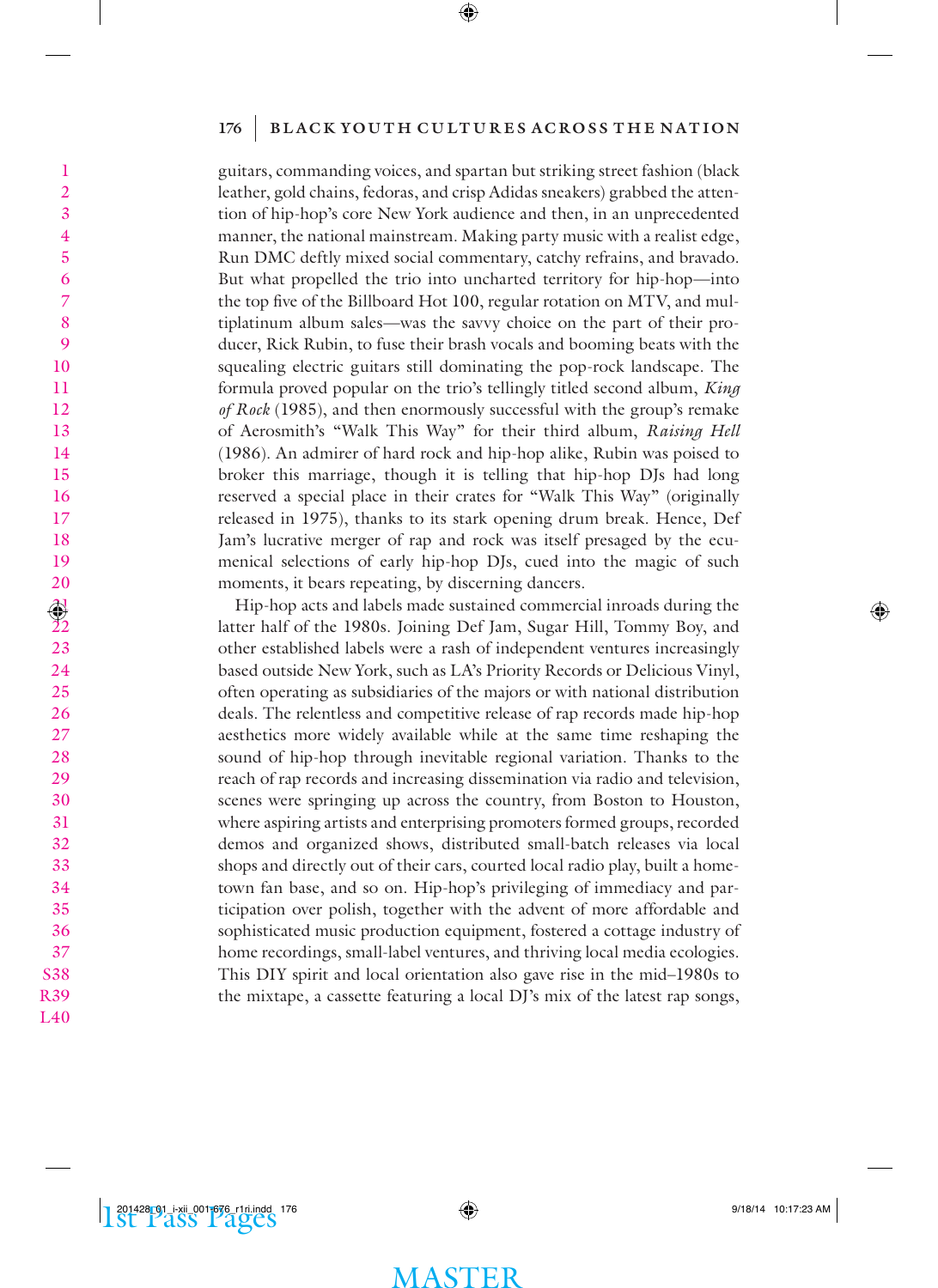often mixing regional and national acts and typically for sale in informal commercial settings like sidewalk stands and swap meets. In contrast to the tapes that circulated in the seventies, capturing a DJ's live set in lowfidelity, mixtapes were more often assembled carefully at home or in a studio, sometimes using a multitrack recorder, and they were conceived as commercial products in their own right. As rap records were treated as malleable materials, not unlike breakbeats before them, mixtapes served to extend the practice of editing and activating recordings for particular listening contexts.

⊕

Another mid-eighties extension of seventies DJ practice, and a crucial development for hip-hop (and modern music production writ large), is the embrace of sampling as primary compositional technique. As noted, the first rap recordings departed radically from hip-hop tradition by replacing the DJ's real-time manipulation of breakbeats with studio reproductions performed by in-house musicians or programmed into synthesizers and drum machines. The result was a certain loss of aura and meaning as a central feature of hip-hop's affective charge—namely, the use of particular timbres from beloved performances to jog the musical memory—receded from the sound of the genre. With the advent of relatively affordable digital samplers such as the SP–1200 or the MPC, however, sampling offered a way to bring breakbeats and all manner of resonant audio fragments back into the mix. The aesthetic parameters forged in the feedback loops of Bronx dance parties thus returned resurgent, powerfully informing sampling practice in terms of form and content alike: source material remained ecumenical but grounded in funky percussion; drums and bass routinely pushed to thrilling, palpable effect. Although hip-hop producers were not the first to employ the procedure, they quickly became sampling's foremost practitioners and innovators—with regard both to subtle details (such as the ways drum breaks were chopped up, processed, and reassembled) and to densely layered, unprecedented, album-length masterpieces (e.g., the work of Public Enemy's Bomb Squad). Prior to Marley Marl's famous epiphany upon discovering he could isolate and manipulate a single snare drum from a classic James Brown record (Rose 1994, 79), no one had attempted such a brazen and integral appropriation of commercial recordings. Looping and chopping up hip-hop's beloved breakbeats soon became not only commonplace, but for many artists and devotees, absolutely paramount to the genre's sound, feel, and philosophy—a position redoubled in the wake of prominent copyright infringement litigation (Schloss 2004; Marshall 2006).

37 38S 39R 40L

1

⊕

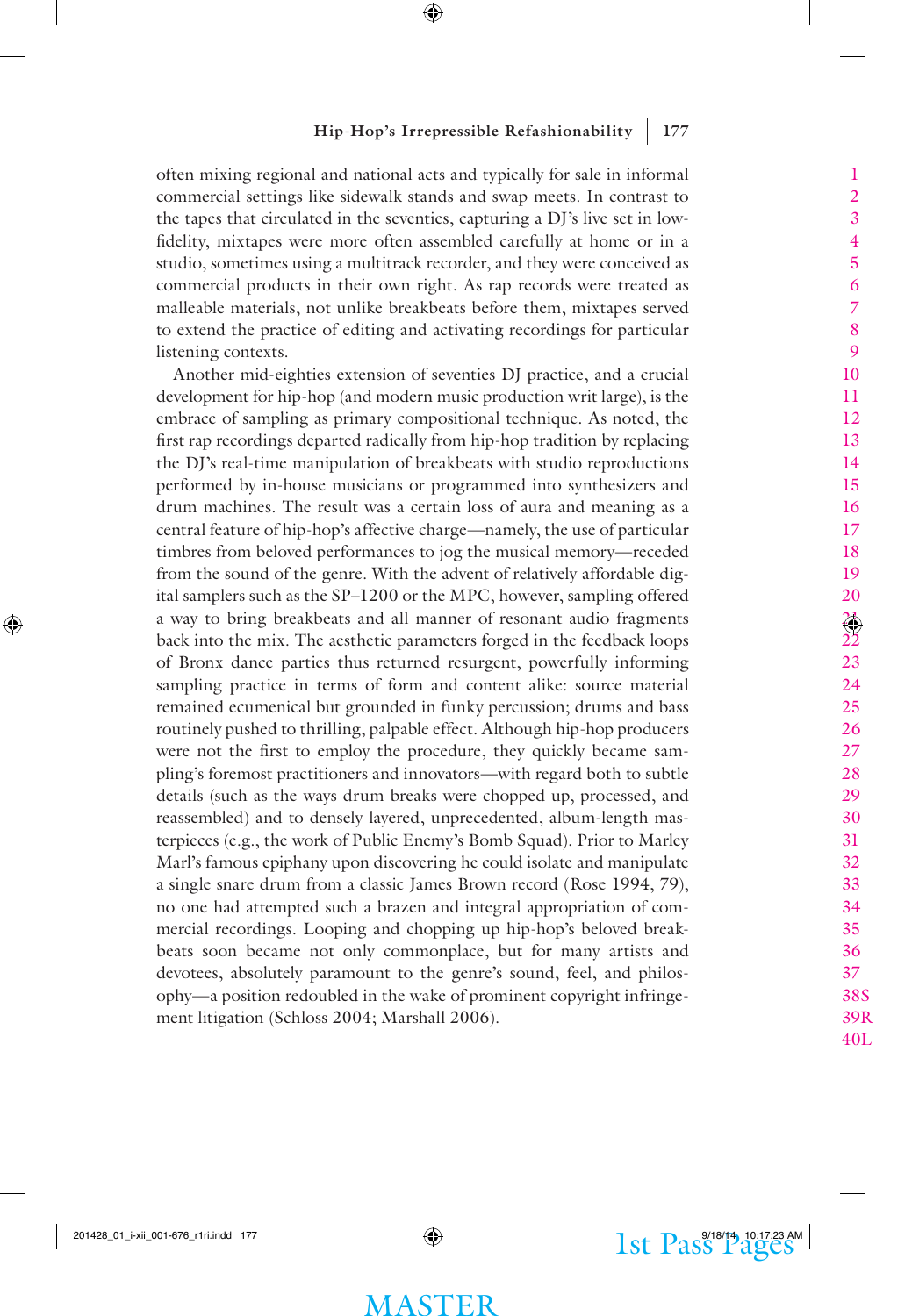⊕

As with the mixtape, the art of sampling revived and reinvigorated hiphop's radical approach to musical commodities as the phenomenon transitioned from live, local practice to a more mediated experience. Treating the audio recording not merely as a consumer end product but as a creative resource served to decommodify it (even if to be recommodified later), an approach consonant both with timeless cultural traditions of reuse and allusion and with the utterly modern (and largely academic and avant-garde) techniques of *musique concrète.*1 Moreover, obviating the need for a band or "professional" musicians, sampling represented yet another way that hip-hop aesthetics fostered a democratization of popular culture. Suddenly, anyone with access to the equipment and an ear for arrangement could be a composer. This legacy remains important and immense. Today's popular plug-and-play music software (e.g., GarageBand or FruityLoops), which has itself initiated another phase of popular music's democratization and disintermediation, takes for granted the centrality of hip-hop's once pioneering approach to contemporary musical play and production. If once the product of a leap in logic and a lot of labor, samplebased loops have today become the default option for music production. But not only did sampling extend hip-hop's powerful and democratic aesthetic, as an approach grounded in the specific affective resonances and amplified frequencies of particular recordings, it also enabled a suggestive and referential sonic language that added a vivid dimension to hiphop's cultural politics. Directly figurative samples—conjuring everything from familiar funk to modern jazz, dangerous dancehall to childhood schmaltz—could colorfully support a growing range of expressive styles, rhetorical positions, and archetypes employed by rap vocalists (some of whom still styled themselves as MCs).

Some pivotal examples stand out among the new figurations brought into being in the late eighties by savvy acts of sampling. One is *Criminal Minded* (1987) by Boogie Down Productions (BDP), released on B-Boy Records, the group's own modest imprint (supported by a small, South Bronx label called Rock Candy). At the same time that Run DMC were enjoying platinum record sales with their fusion of hard rock and reverberant drum machines, BDP refashioned the sound of hip-hop by delivering Jamaican patois-laced lyrics about the ravages of the crack age over choppy, distorted, and stark backing tracks that beckoned from the bleeding edge of audio culture. Jarringly truncated samples—drums from James Brown breaks, a guitar riff from a reggae instrumental—explode over a timeline held in place by hi-hats so quantized they possess a sort of

⊕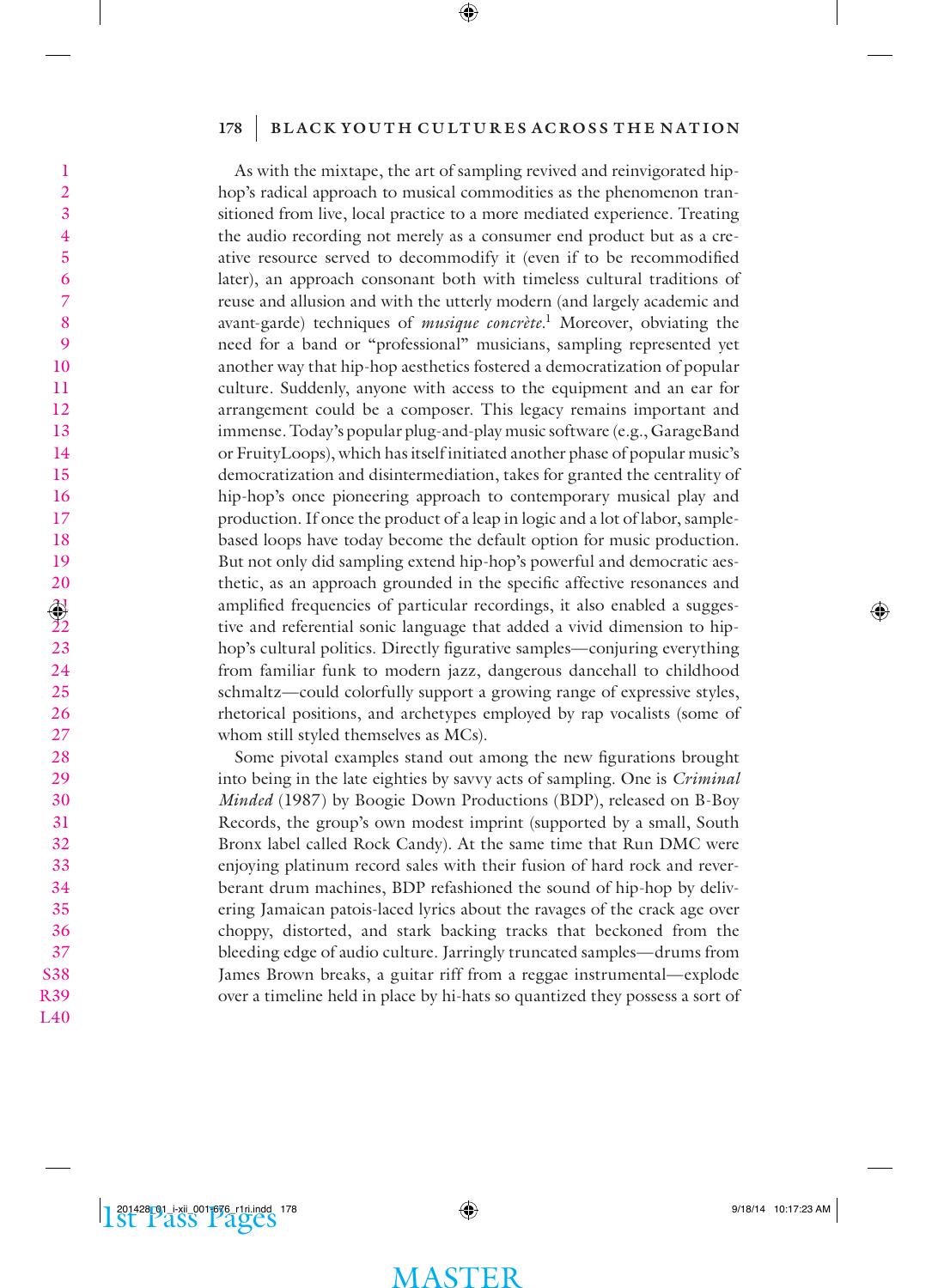anti-swing. As familiar as it sounded in some ways, it still sounded like nothing else. And if KRS-One's street-level realism takes inevitable cues from "The Message," the narrator of "P Is Free" and "9mm Goes Bang" is a very different character, less a wary observer or victim and more an eager participant, a ready reaper of dubious Reagan-era spoils. *Criminal Minded* signaled a strong tonal shift in hip-hop's representation of urban malaise and its effects on community relationships, and the album's firstperson badman perspective—informed and inflected by dancehall reggae's mirror images of black, modern gangsters—helped to kick-start the "gangsta" rap movement. Notably, it also recentered the Bronx in the hiphop imagination, at least temporarily, even as it reaccented the birthplace of hip-hop so strongly that it was difficult to imagine Kool Herc hiding his Jamaican accent a decade earlier.

⊕

A more infamous touchstone of gangsta rap, *Straight Outta Compton* (1988) by Los Angeles-based NWA, refashioned the emergent subgenre by drawing on the spectacular sheen of Hollywood. Taking their sartorial cue from Run DMC, NWA adopted a striking but muted look to suit their theatrical menace: black jeans, LA sports gear, dark sunglasses. The group's producer, Andre "Dr. Dre" Young, propelled their gangsta imagery using a battery of samples: loping funk bass lines, explosive breakbeats (sometimes layered for effect, and usually looped rather than reassembled from fragments), dialogue from vintage cop-and-robber films, wailing sirens and other effects, including, in a true nod to Hollywood, the Foley-style sounds of running, fighting, and, of course, gunshots. Styling themselves as cool but crazed, NWA marshaled as they modernized the exaggerated, profanity-laced boasts of African American oral, literary, and audio traditions, and they courted controversy and publicity with songs such as "Fuck the Police" (which led the FBI to send a letter of concern to Priority Records, the distributor for NWA's label, Ruthless Records). At a moment when gang violence was becoming a national preoccupation, NWA gave voice to a popular dissatisfaction with the circumstances of inner-city life, in particular police brutality and other forms of pervasive racism, cannily foreshadowing the 1992 LA uprising, despite notes of nihilism. ("When something happens in South Central Los Angeles," intones Ice Cube during the first seconds of the album's eponymous song, "nothing happens; it's just another nigger dead.") Gangsta theater emerges here as complex and compelling racial politics, taking cues from badman archetypes and mobster flicks alike. The mix of cartoonish violence and self-proclaimed realism made for an intoxicating but toxic cocktail, a feedback loop through

⊕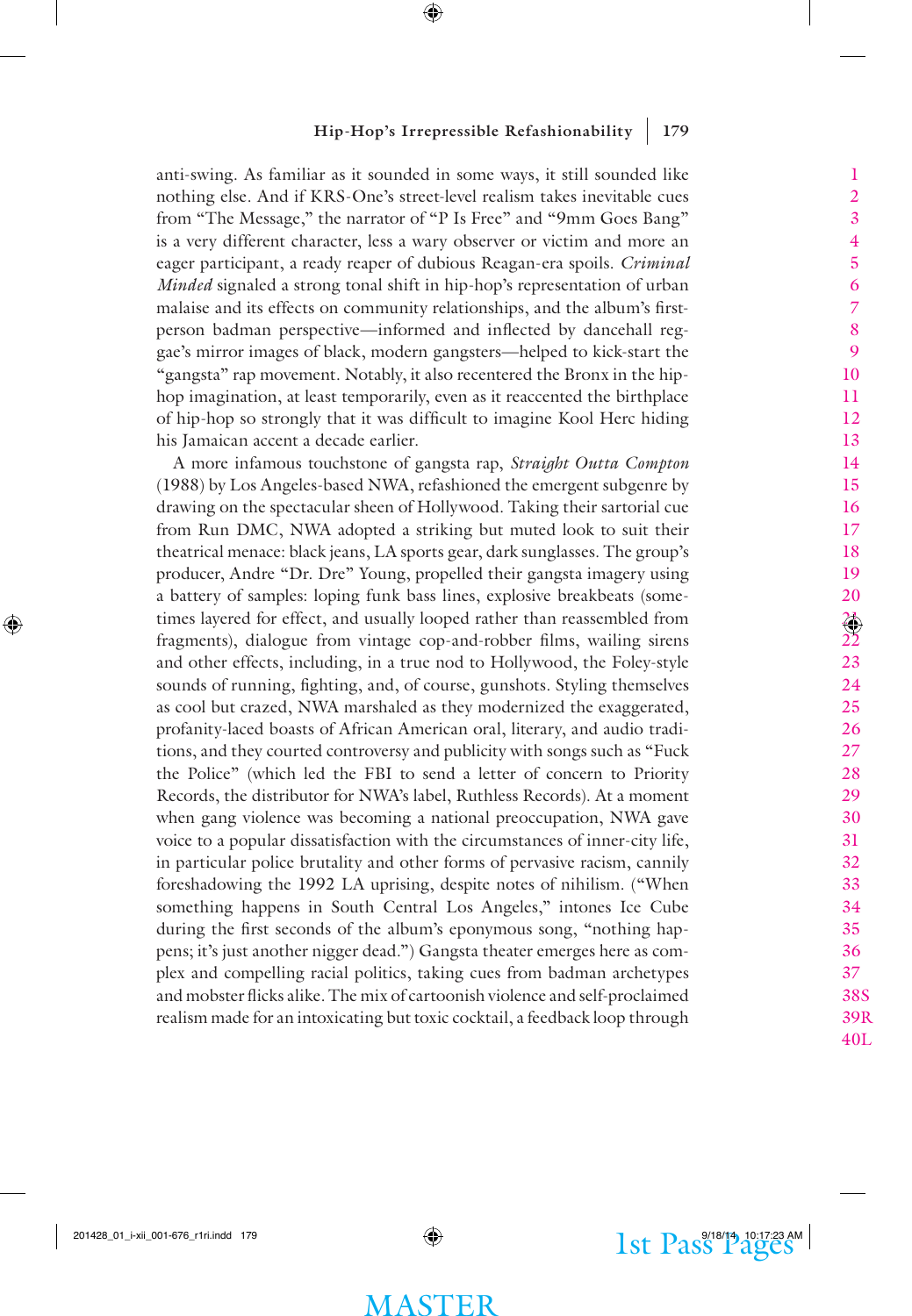⊕

which hip-hop's sense of "the real" would be reconfigured by gangsta rap's surreal and salacious media spectacle.

Even as it became an increasingly big tent, full of funhouse mirrors, hip-hop remained a small enough world in the late eighties that an act like NWA could go on national tour with Long Island's De La Soul without too much cognitive dissonance. In contrast to NWA's black garb and noir sensibilities, De La Soul proposed a more playful racial politics through day-glo colors, Africa-shaped medallions and peace signs, and samplebased backings that whimsically recycled pop detritus. Along with such affiliates as the Jungle Brothers and A Tribe Called Quest, De La Soul opened up space in hip-hop for positive, practically bohemian depictions of black middle-class life that aligned with Afrocentrism while resisting the strictures of archetype and stereotype. (It is telling that NWA and De La Soul could tour together on the strength of rather different hit singles centered on self-expression, "Express Yourself" and "Me, Myself, and I.") Together with other sample-laden acts from greater New York—many, notably, hailing from Long Island's middle-class black enclaves—these groups helped to rearticulate, against the rise of gangsta, hip-hop's conception of black community. Perhaps none would do so as forcefully, and with so avant-garde a sonic backdrop, as Public Enemy. On formative albums such as *It Takes a Nation of Millions to Hold Us Back* (1988) and *Fear of a Black Planet* (1990), Public Enemy put forward a bracing critique of racial injustice over a barrage of densely layered samples. For many listeners, the group's noisy militancy seemed less a contrast than a complement to NWA's strident, street-level drama, and all of this activity amounted to a sea change for the genre's wider representation and resonance (not least because of both groups' ability to captivate mainstream media). On several occasions in the late eighties, Public Enemy's frontman, Chuck D, compared rap music to CNN, or to TV news more broadly, for hip-hop's commercial success and growing diversity allowed an unprecedented set of depictions of the everyday concerns, struggles, and fantasies of African Americans to circulate publicly.

Ironically, even as sampling advanced the art of hip-hop production and offered vivid backdrop for new acts, the effect of these successful "sampladelic" records (to invoke an awkward term used seriously by music critics<sup>2</sup>) was to accelerate a longstanding trend: the ascension of the rapper—formerly a master-of-ceremonies assisting a DJ and interacting with a live audience of dancers—to primary and sometimes sole focus. This shift (which had long transpired in Jamaica) was already underway by

⊕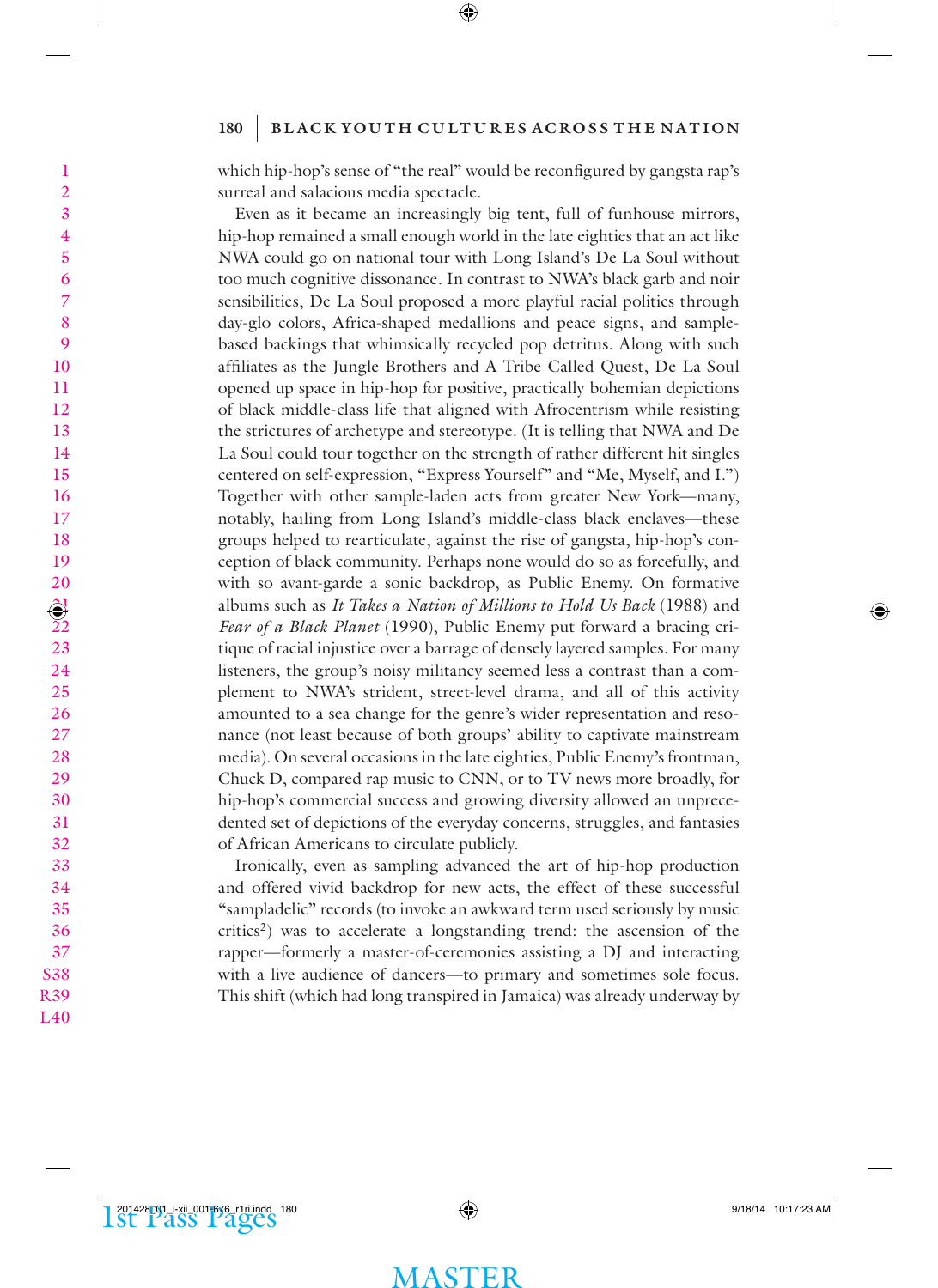the late seventies as Herc, Flash, and Bambaataa—who yet retained top billing—increasingly integrated MCs and vocal groups into their live acts. The ascent of rap recordings served to cement this hierarchy, minimizing the DJ's role, if not effacing it altogether. Popular nomenclature provides a guide here, for *hip-hop*—a broad term encompassing styles of dance, dress, visual art, and other practices—was overshadowed at this time by *rap.* The popularity of music videos no doubt played a paramount role in this shift as well, framing rappers as actors; the two biggest shows were tellingly named *Rap City* and *Yo! MTV Raps.* As hip-hop further integrated with the mainstream music business, the most successful rappers functioned as rock stars, transcending their vocations as performers to serve in the wider culture as celebrities. This represented another phase of refashioning for hip-hop, from recorded form to full-fledged media phenomenon, allowing its commercial possibilities—as well as its shapes and sites—to multiply.

⊕

Between the growing investment by artists in fashioning their personas (as much as, say, their lyrics) and by labels, magazines, television, radio, and other media in promoting rap as pop spectacle, hip-hop's power to inform young people's own processes of self-fashioning had never been more freighted with possibility and danger. Although early DJs and MCs took on honorific titles, donned outlandish costumes, and no doubt seemed larger than life to some, hip-hop as a local, live practice constrained one's ability to invent a character too out of step with one's rep. To put it another way, cultural norms restricted the distance between one's character and one's personality. The move to studios, however, invited all manner of experimentation, and the mediation of audio and video offered safe distance to play with *dramatis personae.* This shift was profound but subtle enough that rappers continued to collapse their recording selves and their actual selves—all the better for imbuing performances with authenticity, that slippery coin of the realm. As an artist who began in the late 1980s by styling himself as a spry-tongued, mildly Afrocentric Brooklynite (which he was), found success in the late 1990s posing as a former drug hustler among the best rappers "in the game" (which he was), and spent the last decade as a part-time executive, parttime pop star, and part-time art collector (all of which he is)—or in his own words, "not a businessman" but "a business, man"—Jay-Z knows this open secret as well as anyone. In his recent book, *Decoded,* bearing the apt cover image of one of Warhol's Rorschach paintings (which he owns), Jay-Z minces no words: "The rapper's character is essentially a

40L

⊕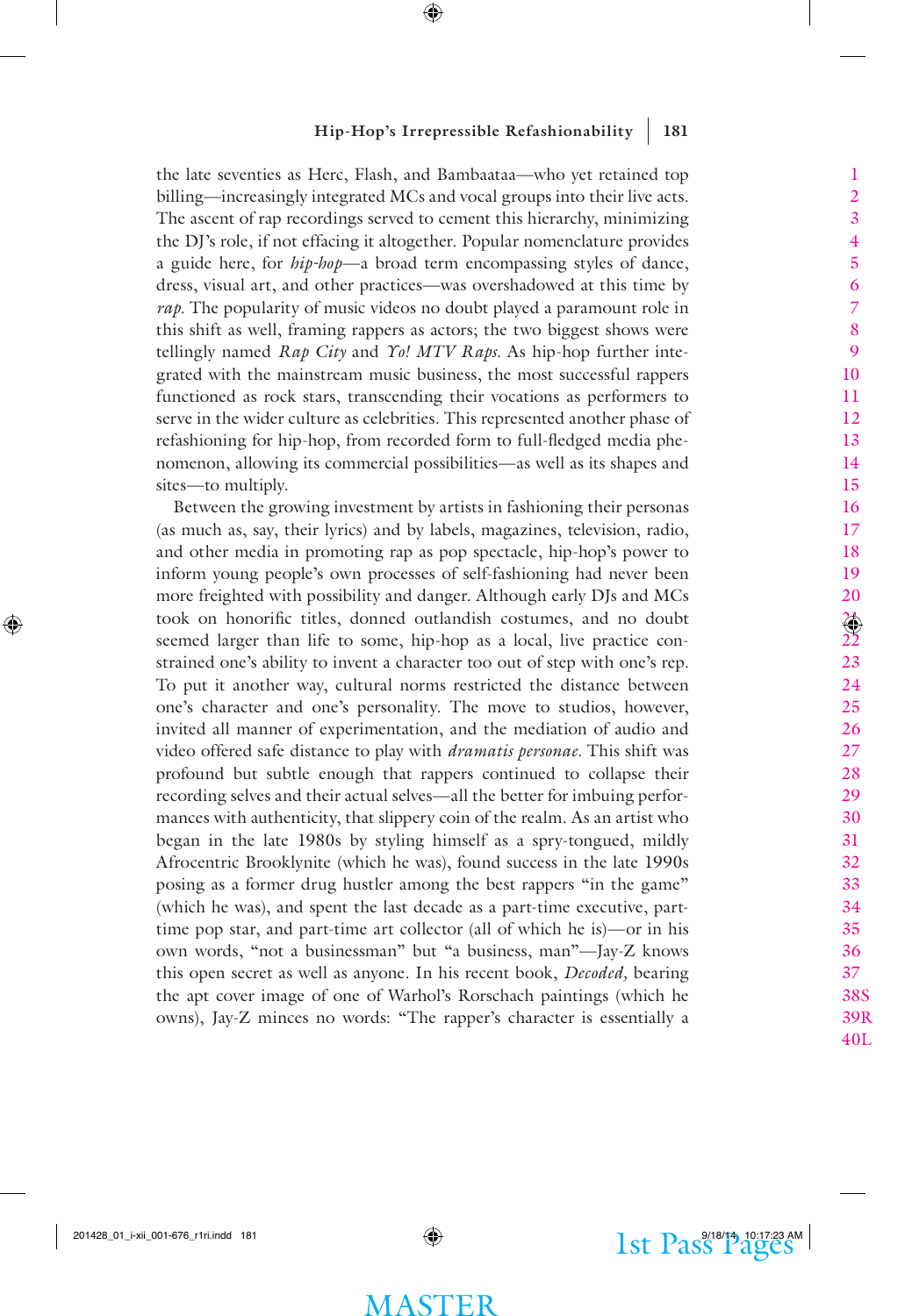$\bigoplus$ 

conceit, a first-person literary creation" (2010, 292). But he notes that artists themselves can forget this:

You can be anyone in the [recording] booth. It's like wearing a mask. It's an amazing freedom but also a temptation. The temptation is to go too far, to pretend the mask is real and try to convince people that you're something that you're not. (292)

Despite this widely recognized practice, then, the sly elision of the rap persona and the person doing the rapping has made hip-hop in the age of its technological reproducibility a powerful but problematic resource for young people of all stripes and, given the ascendance of glossy gangsta theater, for young black men in particular.

#### **The Platinum Age: Pop Integration and Cooptation (1990–2005)**

Over the course of the 1990s and into the twenty-first century, hip-hop maintained an impressive trajectory into nearly every corner of popular culture and all manner of commerce. Beyond placing hits on the pop charts and in television, film, and advertising, hip-hop aesthetics more generally influenced nearly every other popular genre, including rock and country but especially R&B, which has increasingly blurred into hip-hop. As such, the transmitted if transfigured sonic priorities of 1970s Bronx DJs now suffused popular culture as thoroughly as jazz and rock had in earlier decades. During this period, hip-hop was refashioned by a host of entrepreneurial efforts into a broad sort of brand, a cultural and economic force that could bring to market more than musical commodities: from clothing lines and other lifestyle products, to magazines and straight-to-DVD videos, to the public relations revolution embodied by the "street teams" that began by promoting new recordings and quickly branched out into any conceivable urban product pitch. Although such commercial success sometimes entailed embarrassing collusion with corporate visions, in more independent sectors, such as the burgeoning regional industries in southern cities like Atlanta and New Orleans, hip-hop's rising tide enabled a fair amount of artistic and economic autonomy. As the tools of professionalgrade production and global distribution became ever more affordable, a staggering amount of hip-hop production ensued. From major labels to independents of varying scale to self-released or noncommercial efforts, hip-hop remained a remarkable culture engine. In turn, this rash of activity

⊕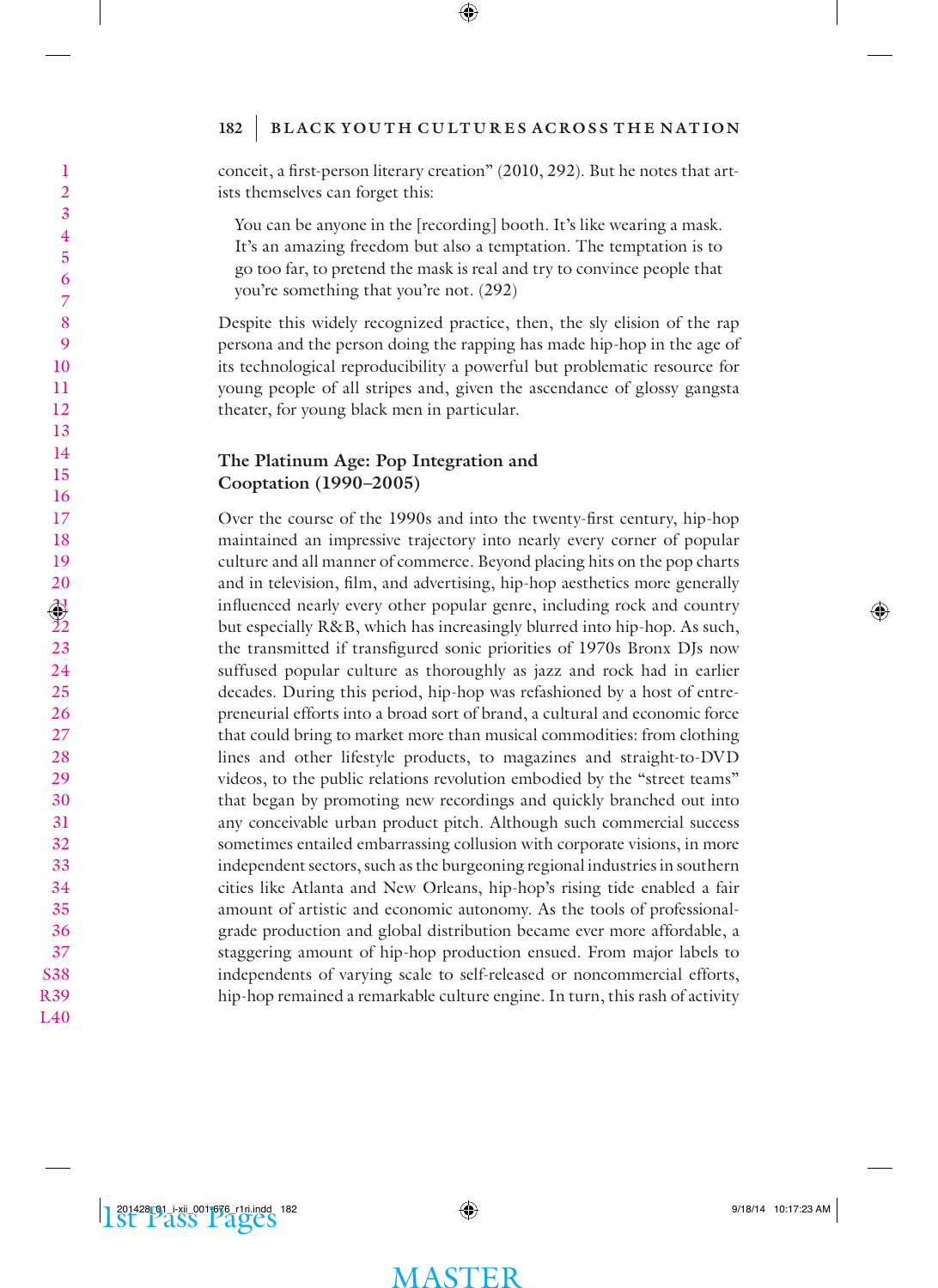propelled a continued expansion of settings and styles (not to mention a perennial revival of old school and golden age practices), which extended not only across the United States but, especially with the Bob Marley-like resonance of Tupac Shakur, to every corner of the globe.<sup>3</sup>

⊕

And yet, while it would be wrong to downplay this dazzling diversity, despite subtle shifts in the genre's textures and timbres, the formal innovations of the 1980s as pertaining to musical form, thematic content, and media strategy remained pretty much in place: recycled funk rhythms were enhanced with the latest in digital studio trickery; audio recordings supported by videos remained the primary product; and an array of selfstyled macks, hustlers, gangstas, and players refused to relinquish their dominant grip on the genre. With greater access to resources than ever, hip-hop became blinged-out (as the soundtrack for conspicuous consumption) and pimped-out (knowingly, in a "pimp the system," "pimp myself," "pimp my ride" manner). From a certain perspective, hip-hop's imperatives during this phase might be reduced to two key positions: (1) an individualist aspiration for the good life; and (2) the work ethic, or grind, to make it a reality. But against a certain decadence, hip-hop's popularity and aggressive transmedia practices served to spread other core ideas of hip-hop as well, among them some that would not have seemed too out of place in the Bronx decades before: resourceful repurposing (of ideas, styles, technologies), community commitments, technical mastery, and carefully crafted performances that come across as effortlessly cool.

Marking the genre's turn toward full-scale pop integration, two of hiphop's biggest commercial breakthroughs arrived in 1990, inevitable if perhaps regrettable outcomes of the genre's mainstreaming trend. Vanilla Ice's "Ice Ice Baby" and MC Hammer's "U Can't Touch This" were massive hits, propelling both artists' albums to multiplatinum status (i.e., millions of units sold) and occupying pop radio playlists for months. Notably, both employed long samples from previous pop hits (and both were sued for unauthorized use), and each in its own way seemed to illustrate an inherent tension between hip-hop's assumed street authenticity and the commercial circulation that made it available to all. Whereas MC Hammer actually hailed from rough-and-tumble Oakland despite embracing ridiculous parachute pants and shimmying across stages like a showbiz veteran, Vanilla Ice masqueraded as an urban tough from Miami despite hailing from Texas. Mainstream audiences swallowed these confections whole, but vocal quarters of the hip-hop industry—including artists and burgeoning media outlets (especially magazines)—expressed strong dissatisfaction with both

1 2 3

⊕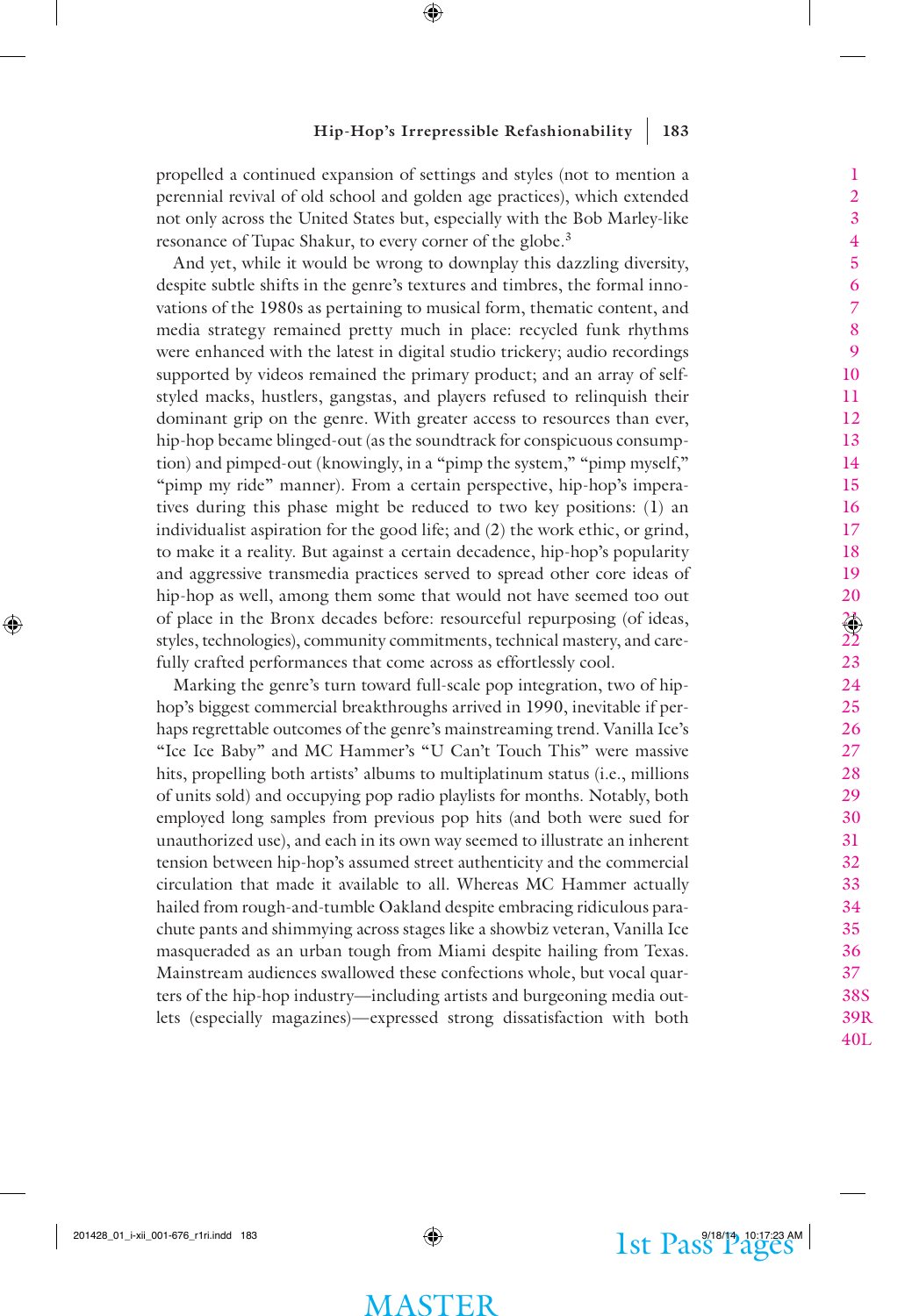$\bigoplus$ 

acts, increasingly ambivalent about the aesthetic and political costs of crossover success. This anticommercial resentment was further stoked by the ways commercial success had begun to reshape hip-hop aesthetics as a matter of economic course, at times impinging on beloved traditions. Following a series of high-profile copyright lawsuits and settlements in the early nineties, for instance, sample-based hip-hop producers adopted a marked hesitancy on the one hand and a certain militancy on the other. Some, such as DJ Premier of Gang Starr, craftily upheld sampling as central to his and to "real" hip-hop aesthetics, obscuring his sources while flaunting their sampled-ness; others simply embraced synthesizers, live instruments, and, when affordable, legally licensed samples. The result was a two-tier system for the genre: the mainstream or "commercial" sphere, flush with cash and in-house access to sample-rich back catalogs, and the so-called underground, a term expressing at once an aesthetic stance and economic marginality.

It is hardly surprising that two of the genre's most successful labels in the 1990s bridged the gap, at least aesthetically, between the underground and mainstream. If hip-hop had been trending toward full-blown media spectacle since the late 1980s, the famous and fatal feud between Bad Boy and Death Row Records made good on this promise. Had the two labels not so effectively threaded the needle between hardcore and commercial aesthetics, it seems unlikely that magazines such as *The Source* or *Vibe* would have cared enough to throw fuel on the fiery exchange that developed mid-decade between the two labels' biggest stars, Tupac Shakur (a.k.a. 2Pac) and the Notorious B.I.G. (or Biggie Smalls). Run by the thuggish Marion "Suge" Knight, who brokered Dr. Dre's departure from Ruthless Records, Death Row established a national profile first with the massive success of Dr. Dre's *The Chronic* (1992), which served to introduce Snoop Dogg (Calvin Broadus Jr.), soon to be a star in his own right, as well as the "G-Funk" sound, a new take on the gangsta aesthetic Dre developed with NWA. Suturing the slinky funk of seventies groups like Parliament-Funkadelic (or P-Funk) to steroidal drums, Dre provided enthralling backing for menacing raps about gun violence, drug use, misogyny, and revenge fantasies. With Snoop's *Doggystyle* arriving months later (1993) and outselling *The Chronic,* it was clear that they were on to something (namely, that the suburbs could not get enough gangsta storytelling). By this point, the aesthetic and geographic center of hip-hop had decisively shifted to Los Angeles. But around the same time, almost in response—at least it would be heard and dramatized that way—Sean

⊕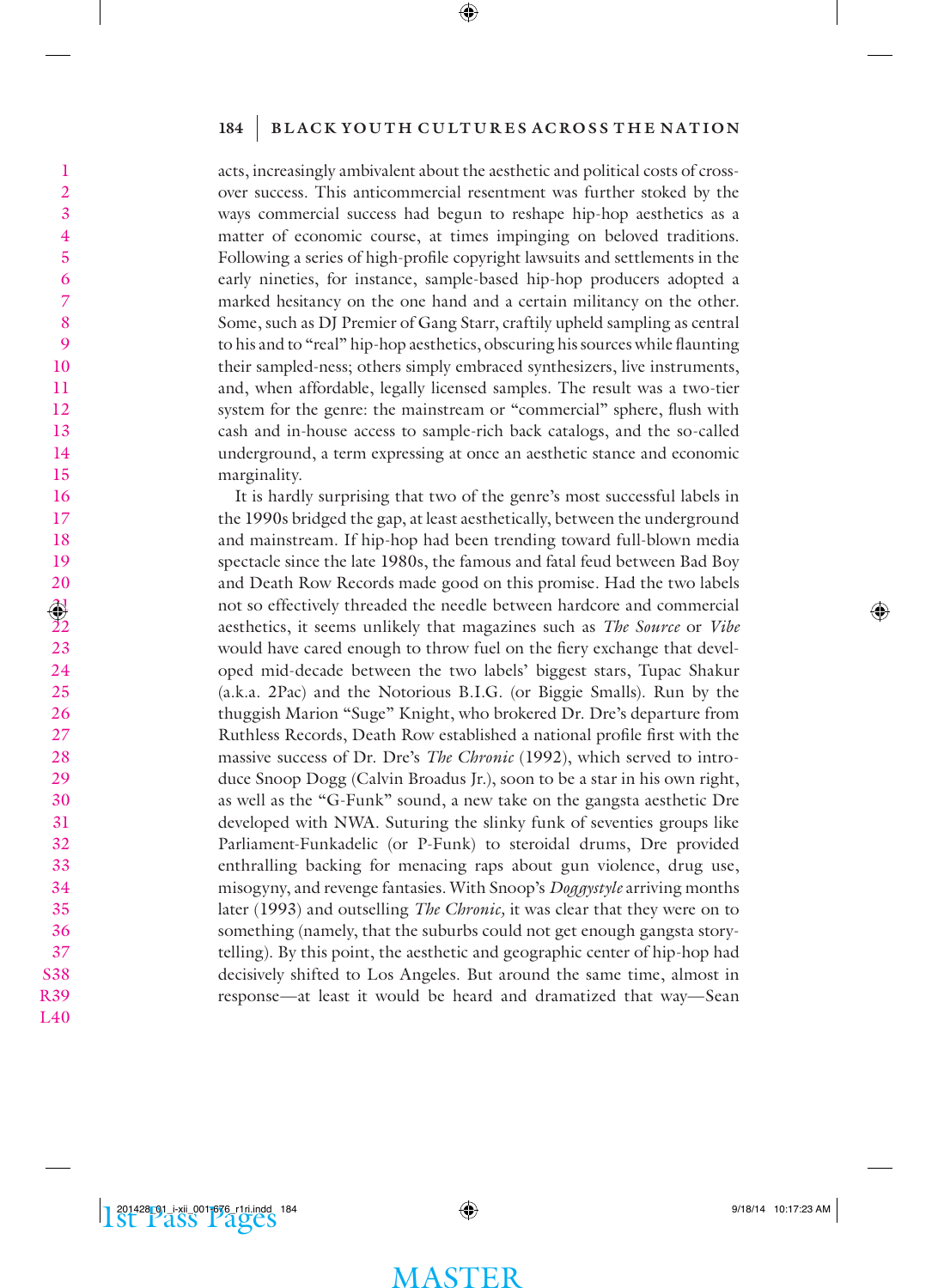"Puffy" Combs challenged this realigned cartography. Launching Bad Boy Records in 1993, Combs began producing a string of hardcore New York rappers and R&B groups, imbuing his acts with a signature sound that harkened back to New York's golden past—in part, by employing the sort of dusty breakbeats that still resonated as intimately part of hiphop—without sacrificing a contemporary sheen. Combs introduced Biggie Smalls on a series of remixes, including a popular version of Craig Mack's "Flava in Ya Ear" (1993), Bad Boy's first release. When Smalls's debut album, *Ready to Die* (1994), followed a year later to multiplatinum sales, Puffy and Biggy found themselves presiding over a New York rap renaissance alongside such kindred acts as Nas, Jay-Z, and the Wu-Tang Clan.

⊕

Although initially friendly, Biggie and Tupac grew increasingly estranged and antagonistic after public disputes between Suge Knight and Sean Combs, and their recorded and press-released taunts escalated a war of words to a heightened pitch. By 1996, Tupac had become Death Row's flagship act, enjoying idol-like popularity effaced perhaps only by his posthumous legend. His story uncannily embodies hip-hop's narrative arc: the product of Black Panther parents and art school, Tupac starts his career as a roadie and dancer for the Bay Area's quirky party-rap group Digital Underground; he makes his solo debut rapping about incarceration, police brutality, and teenage pregnancy (*2Pacalypse Now,* 1991), and spends the next few years recording increasingly paranoid and nihilistic material along with occasional anthems of compassionate uplift (e.g., "Keep Ya Head Up" [1993] and "Dear Mama" [1995]); after several brushes with the law, bailed out by Suge Knight, Tupac signs to Death Row and embraces the unabashed "thug life" to stunning commercial success (*All Eyez on Me,* 1996). Jailed repeatedly and nearly killed in a November 1994 shooting in New York, Tupac's vivid gangsta theater had long blurred into his real life. Biggie, similarly, appeared eager to prophesy his end with albums titled *Ready to Die* and *Life After Death* (released two weeks after his murder in March 1997). As if to prove wrong the critics who claimed gangsta was just "theater," life would soon imitate art. Both artists were killed in drive-by shootings, a mere six months apart. Judged as media spectacle, this was as good as show business gets—better even, given the tragic conflation of the real and "the real." As such, Tupac's and Biggie's duel-to-thedeath offered a sort of apex, or rather nadir, in the trend toward highly profitable, media-stoked animus, or "beef," between rival rap stars. (On the other hand, the posthumous cottage industries grown up around both figures can reach lows of their own.)

1 2

⊕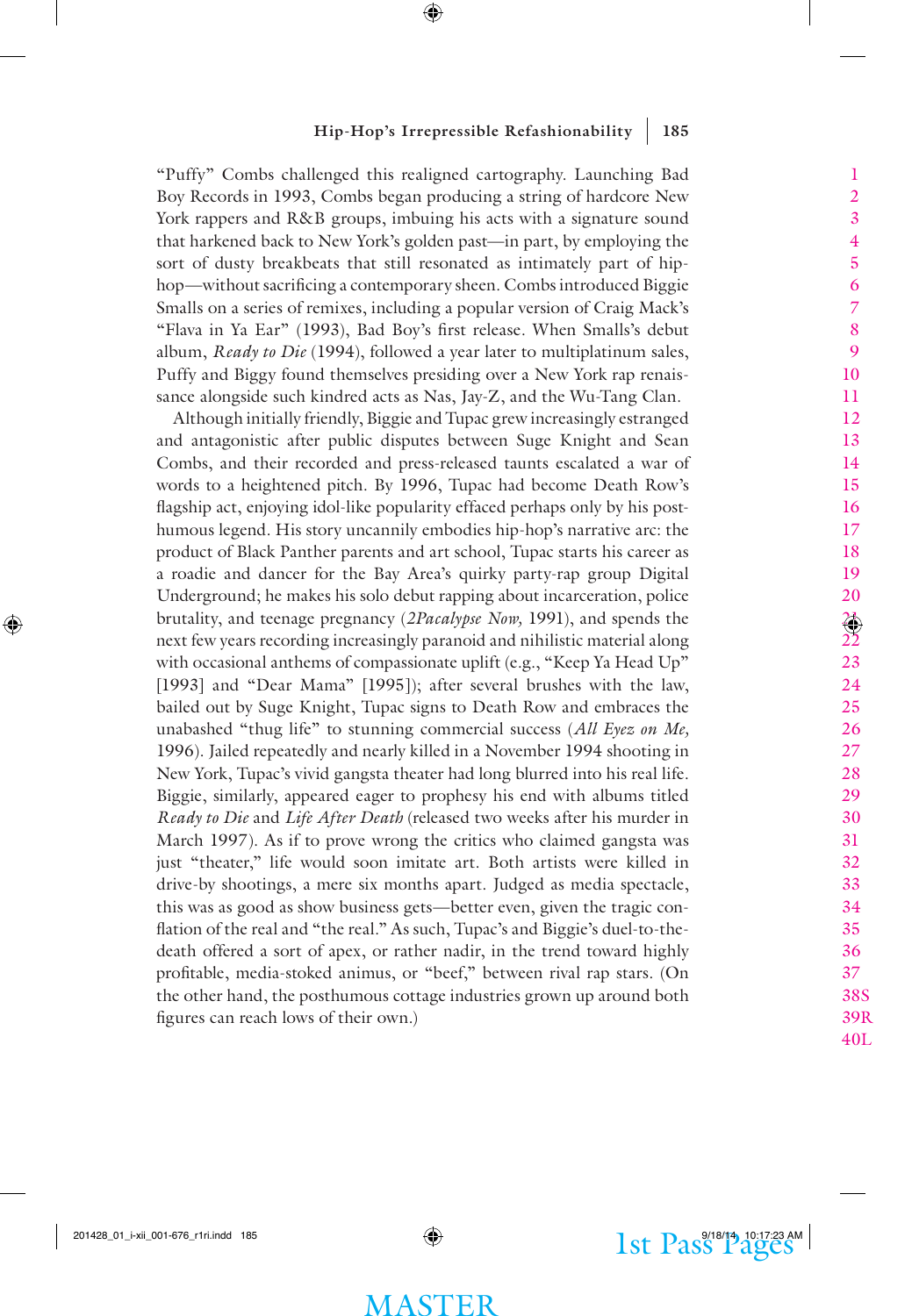⊕

Against the backdrop of nearly unchecked commercial ascent and tragic thematic theater, a groundswell of independent production and distribution continued from Brooklyn to Oakland, Atlanta to Houston. A number of enterprising producer-rapper-entrepreneurs, perhaps none as singularly successful as New Orleans's Master P, sold millions of CDs "out of their cars" (literally and figuratively). Their small business practices, already grounded in two decades of DIY hustle, would lay a foundation for the coming age of Internet-abetted disintermediation. Moreover, advancing both "anticommercial" and fully aspirational stances, these diverse efforts offered a variety of alternative scripts to the gangsta ethos, as well as no little variation on that well-worn theme. In the wake of the sad, sizeable losses of Tupac and Biggie, Brooklyn-based duo Black Star reanimated the sound and spirit of Boogie Down Productions for their song "Definition" (1998). The group deployed samples and melodic allusions to two seminal BDP songs—one a proto-gangsta celebration of violence ("Remix for P Is Free"), the other diametrically opposed ("Stop the Violence")—in order to propel an urgent critique of rhetorical and actual violence in hip-hop. Black Star, dead prez, Common, the Roots, and other "socially conscious" groups would thus emerge from hip-hop's aesthetic underground (with commercial recording contracts) to inspire a generation of backpacktoting, politically engaged formalists. But assailing "hater-players" from the economic underground ultimately proved less popular than styling oneself as a modern-day, media-savvy meta-pimp beset by phantom "player-haters." Despite being bankrolled by James Murdoch, son of Rupert, Black Star's label, Rawkus Records, could hardly compete with the commercial juggernaut that was Bad Boy. An underground hit, commonly played in clubs and on hip-hop radio, "Definition" topped out at number sixty on the Billboard Top 100. In contrast, in the months following Biggie Smalls's murder, Bad Boy commenced a chart-topping run, including Combs's treacly tribute to B.I.G., "I'll Be Missing You," which spent eleven weeks at number one in the summer of 1997. Hip-hop's (partially willing) cooptation by the larger culture industry would continue apace, even alongside steady expansion at all levels, with no end of new avatars willing to step into the void left by the sudden departure of two of the genre's most outsize characters.

In the first years of the new millennium, with hip-hop singles dominating the charts, the genre essentially became coterminous with global youth culture. Thanks to steady commercial gains by hip-hop artists and labels, the Top 40 changed radically in character as teenyboppers—

⊕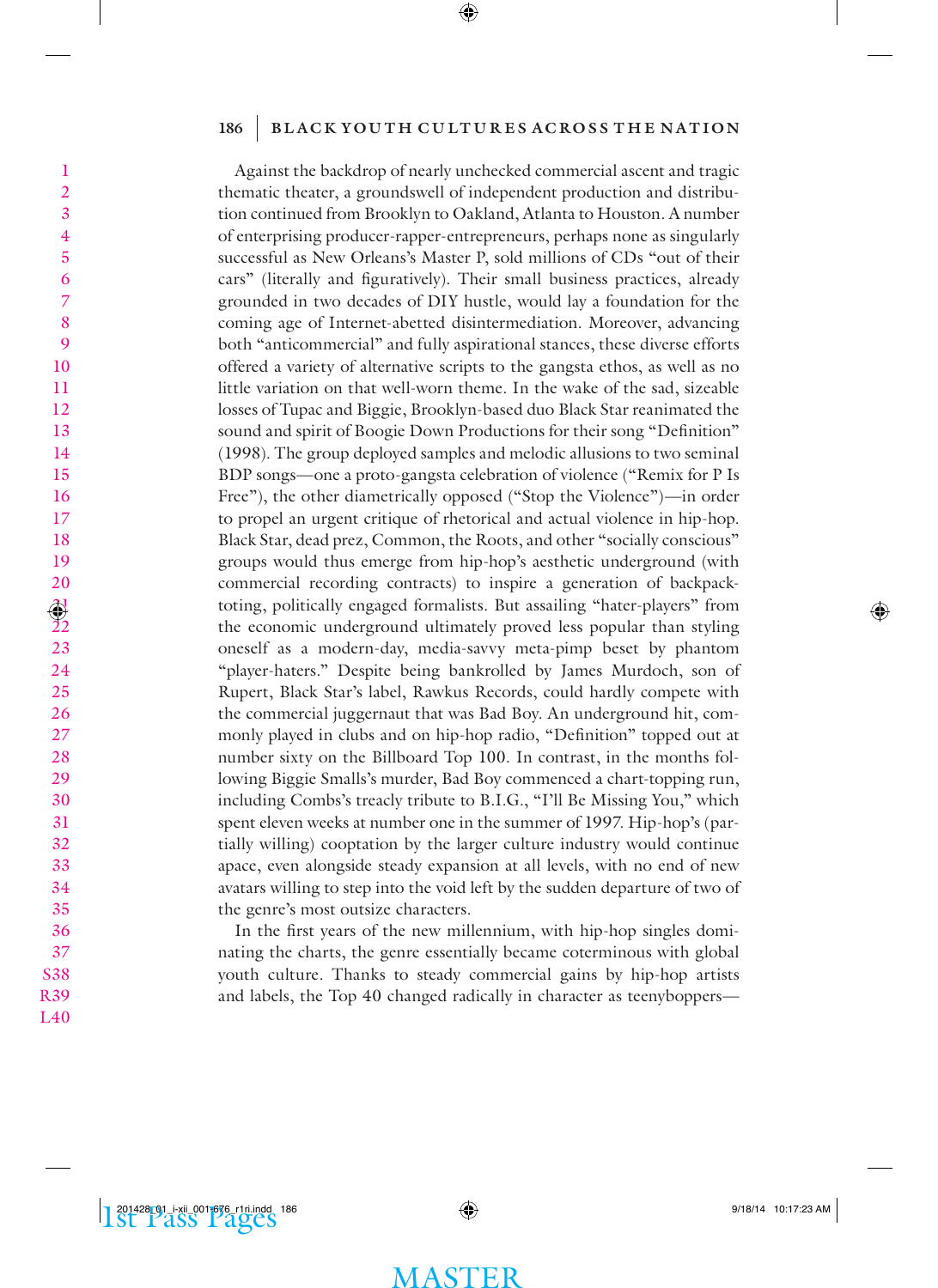teenagers, especially girls, still comprising the major market for pop recordings—abandoned boy bands for airbrushed thug balladeers. This was hardly a superficial shift; thanks to hip-hop, there were more black faces and voices in the mainstream than ever before. Not only did hip-hop acts consistently generate hits, as they had since the early nineties, now they downright dominated Billboard's pop charts. A widely reported milestone, during one week in October 2003 the Top 10 was entirely filled by black artists for the first time in history: nine of the ten were bonafide rap acts and the number one spot, "Baby Boy" by Beyoncé and Sean Paul, may as well have been (Lewis 2003). But despite this immense cultural footprint and sea change in the relationship between American popular culture and race, the main difference for hip-hop was a matter of scale. With regard to formal aesthetic features, little had changed since the mid–1980s. For instance, one of the genre's biggest stars of the last decade, Eminem, may merit special mention for the ways he refashioned whiteness through hip-hop (and refashioned hip-hop in the process), but his central schtick, a schizophrenic train wreck of person and persona, was simply an intensification of an approach developed in the early days of gangsta rap. Likewise, while 50 Cent deserves attention for his hefty record sales, incredibly profitable venture with Vitamin Water, and remarkable transmedia strategy—he even appears as the action hero of a video game, *Blood on the Sand* (2009), allowing players to indulge urban-guerilla fantasies of killing Middle Eastern terrorists with a gangsta flair—none of this is terribly new.

⊕

Given hip-hop's rise to the top, criticism of the genre remains rife from both sides of the political spectrum. On one hand, conservative African American commentators, such as John McWhorter and Thomas Chatterton Williams, follow in the footsteps of would-be censor C. Delores Tucker, arguing that hip-hop's lyrics and imagery demean women and African Americans and contribute to a deeply counterproductive culture enthralling black youth. An October 2010 op-ed by Williams in the *Wall Street Journal* levels this critique at hip-hop's biggest star in recent years, Lil Wayne, starting from the dismaying news that President Obama has some of the rapper's songs on his iPod:

Lil Wayne is emblematic of a hip-hop culture that is ignorant, misogynistic, casually criminal and often violent. A self-described gangster, a modern-day minstrel who embodies the most virulent racist stereotypes that generations of blacks have fought to overcome. His music

1 2 3

⊕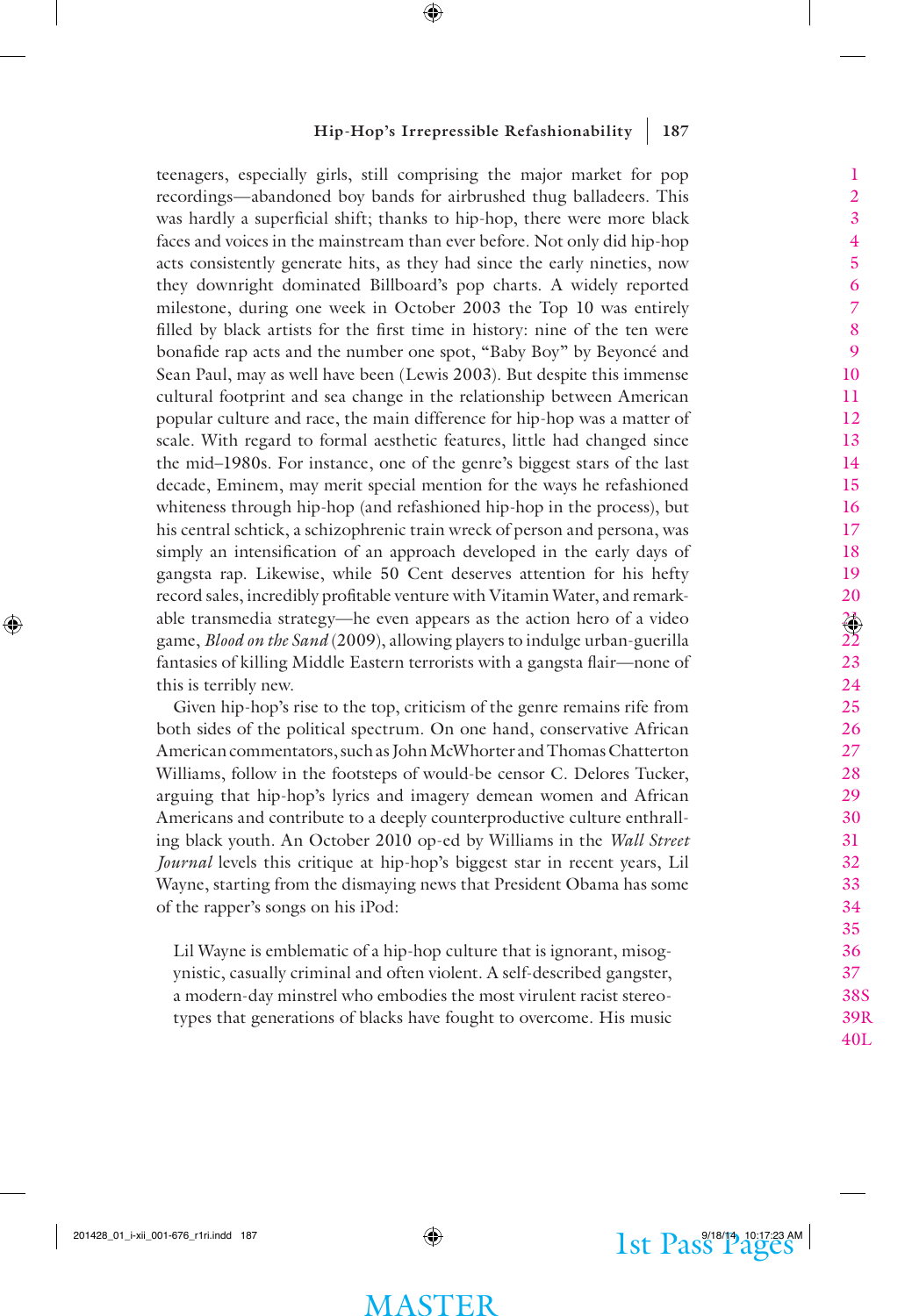⊕

is a vigorous endorsement of the pathologies that still haunt and cripple far too many in the black underclass.

On the other hand, if not entirely in disagreement, critics from the left contend that if gangsta rap ever had any sort of political valence, even that seems to have evaporated in the face of unfettered commercial success. "Back in the days, gangsta rappers faced off against label executives in corporate boardrooms over freedom of speech," notes Eric Arnold in *Colorlines.* "Now they entertain marketing meetings over energy drink endorsements" (2010). Still others, not surprisingly including many rap stars and so-called hip-hop moguls, view hip-hop's accumulation of capital and power as a revolutionary political project in line with Booker T. Washington's ideas about African American self-determination (Simmons 2002; Neal 2004).

As hip-hop, continually refashioned by practitioners and investors, has in turn reconfigured not only the music business but popular culture and commerce more broadly, one might legitimately wonder who has co-opted whom. Hip-hop artists and entrepreneurs may make compromises on the road to riches, but a certain insistence about the shapes and forms the genre takes—partly a product of stubborn artistic prerogatives, partly derived from a savvy grasp on which visions of blackness sell—has also radically changed the face and tone of American popular culture. Whether this change is for better or worse is up for debate, but to focus solely on the top sellers and stars is to overlook hip-hop's profound reorganization of how popular culture is made and is made meaningful. Hip-hop's platinum-plated reshaping of public culture has not only lined the pockets of a few lucky individuals, it has also initiated and sustained an explosion in local, amateur production, fostering a participatory turn in popular culture that, with the rise of the World Wide Web and social media, now appears as the norm. For community organizers, activists, educators, policymakers, and stakeholders of all sorts seeking to engage and support black youth, this more humble, if still impressive, sphere of activity is a far better target than the personal shortcomings of celebrities.

#### **The Silicon Age: MP3s, Social Media, and New Plasticity (2005–present)**

If hip-hop's fortunes rose from gold to platinum between 1985 and 2005, such upward mobility seemed to plateau with the advent of MP3s and

⊕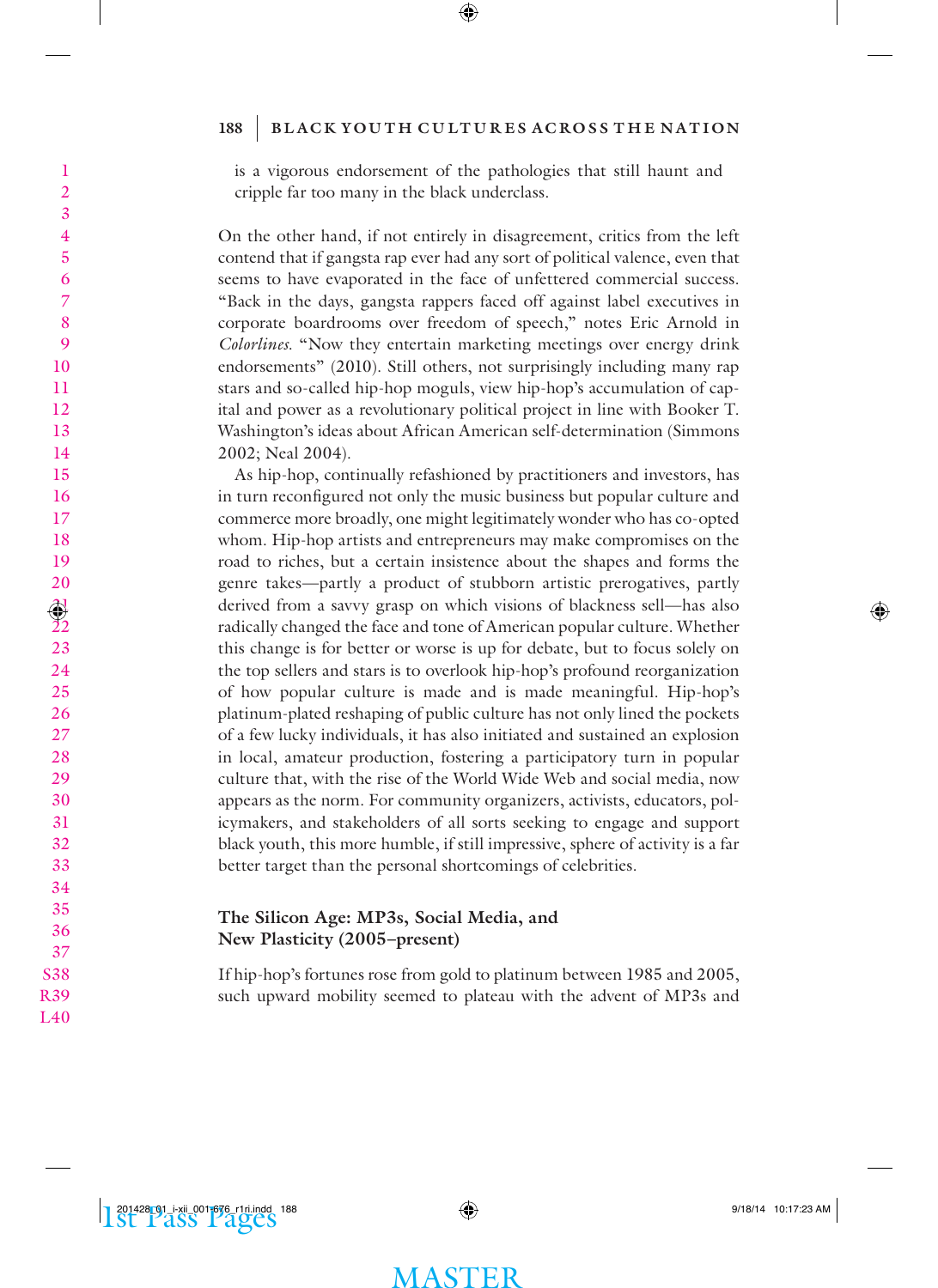socially networked media-sharing sites. While it should not be too surprising that hip-hop's profits would parallel those of the larger recording industry, it should not be too lamented either. The changing media landscape, especially the shift from top-down to peer-to-peer topographies, may threaten business as usual for the major record labels, but such informal, independent modes of production and distribution are hardly alien to hip-hop with its history of DIY practices, premium on innovation, and early adoption of new technologies. Of course, during its ascent to the pinnacle of music consumer culture, certain quarters of the hip-hop world—which is to say, record-label executives and the rare artists with fair contracts—benefitted from the same exploitative practices and artificial scarcities that propped up the recording industry at large. But more importantly, as a participatory culture that uses consumer goods as part of its set of tools and repertories, another large swath of the hip-hop world—e.g., independent artists and the audiences that engage and sustain them—has been well poised to weather the radical disintermediation presented by what some have called the social web (or "Web 2.0," reflecting the shift toward so-called user-generated content). The last decade offers a series of rather remarkable success stories in this regard, all of which point to new possibilities for understanding hip-hop's power as a positive, productive force in the lives of young people.

⊕

Hip-hop's irrepressible ability to be refashioned by the next generation comes into fine focus with the shift—or, one might argue, return—from hip-hop as primarily gathered around musical commodities to hip-hop as a set of forms and practices circulating more or less freely (on the Internet but offline, too, of course) in order to be activated in real time and real space. As a genre that long encouraged amateur practice communities and robust participation, grounded in the feedback loops of live interaction, hip-hop not only continues apace during a turbulent moment for popular media of all kinds, it has continued to expand its remit, drawing in more participants and greater variety than ever before. The driving factor behind this change is, of course, the digital turn—namely, the unprecedented availability of professional-grade audio and video production software together with the advent of Internet sites and services that provide free global publishing capacity. These developments allow hip-hop's already thriving "underground" to proceed with little need for record labels or other intermediaries. Accordingly, hip-hop aesthetics have shifted again under this new regime, permitting a less polished aesthetic to sit comfortably alongside utterly pristine pop (which hip-hop still is too, at

37 38S 39R 40L

1 2

⊕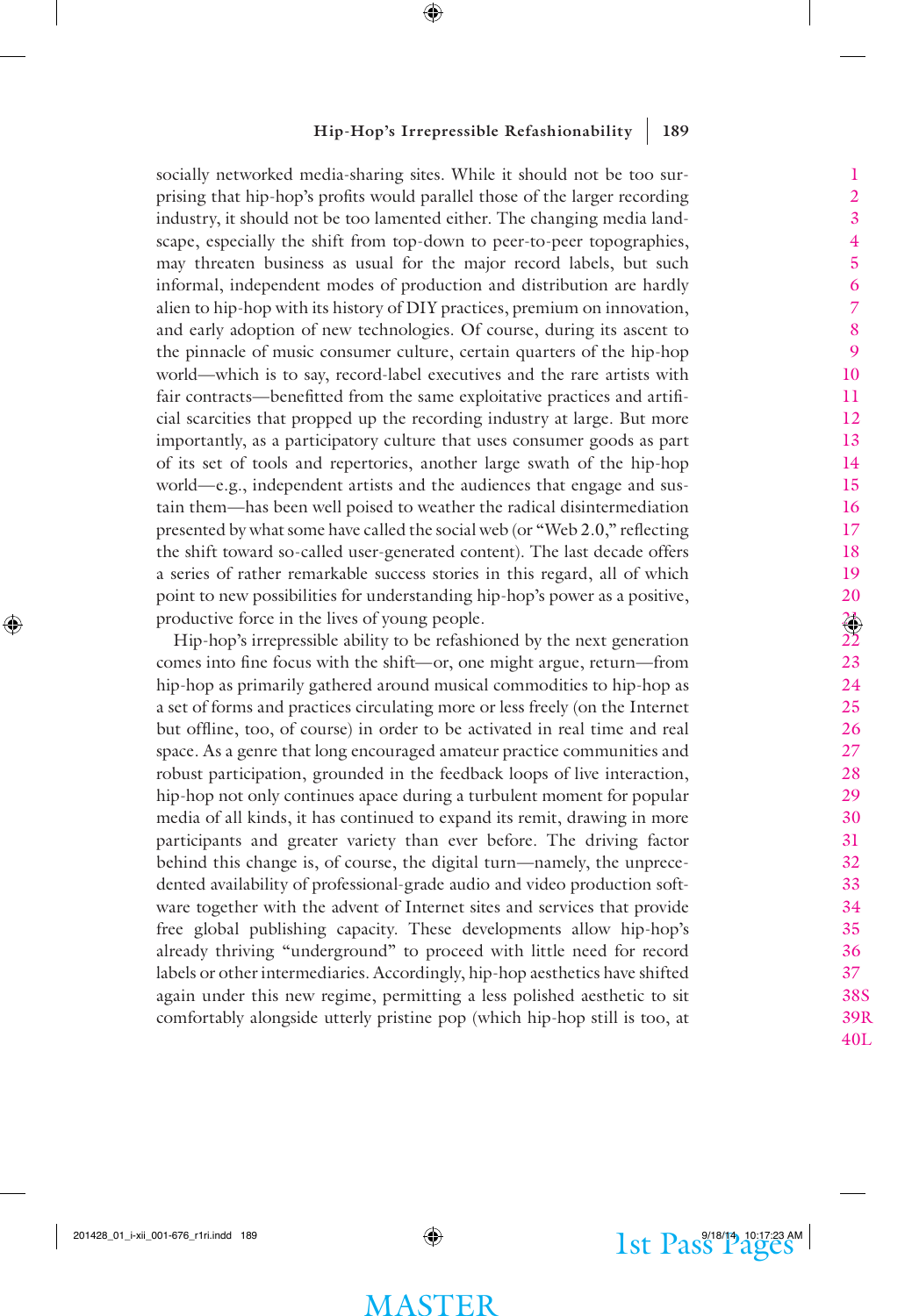⊕

the top). While other genres struggle to find footing in this brave new world, hip-hop's longstanding appreciation for relatively unvarnished expression has placed the genre at the cutting edge of contemporary popular culture. In contrast to the garish products that glisten from billboards and corporate mass media, a certain "fruityloopy" minimalism is the order of the day.<sup>4</sup> Moreover, it is increasingly difficult to locate hiphop's "products," for a popular song or dance today might reside across dozens of YouTube videos rather than in some reified object available at a store (even if the iTunes store). This riles certain purists and Golden Age devotees of virtuosic formalism, but it also represents a return to hiphop's "old school" roots—namely, the emphasis on local performance and interaction (as embodied by the recent resurgence of dance crazes), and the resourceful refashioning of commodities, technologies, media, fashion, and so on. Further, by allowing a greater diversity of voices to circulate publicly, the genre shows promising signs of loosening its well-worn strictures of keep-it-realism. Thousands of everyday producers and participants, who make hip-hop a crucial part of their media-suffused lives, have already strongly refashioned hip-hop in their image, including rather direct challenges to longstanding mores around black masculinity. How could they do any less?

Although no hard line exists, one might as well pick 2005 as marking an epochal shift, for that is the year YouTube launched. The popular video-sharing website exemplifies a deep change in our mode of popular culture production. In some cases, YouTube has become the primary, if not sole, platform not just for musical artifacts but for social lives. Essentially the world's second most popular search engine and an absolutely immense site (serving, at last count, some three billion videos per day, with forty-eight hours of material uploaded each minute), YouTube has become a crucial platform for major acts and bedroom loners alike.<sup>5</sup> A great deal of hip-hop on YouTube embodies the phenomenon set in motion in the Bronx some forty years ago: that is, hip-hop remains as vibrant a grassroots phenomenon as ever. A profusion of self-produced songs and videos reside on YouTube, many with no commercial aspirations but, rather, simply uploaded for local peers (if circulating publicly, by default, and hence available globally). A staggering variety of other forms of hip-hop practice also thrive on the site: countless dance-alongs, rapalongs, freestyle battles, remixes and mashups, and all manner of tutorials and demonstrations. On the other hand, hip-hop's outsize presence on YouTube also shows it to be as industrial as ever: half of the top twenty

⊕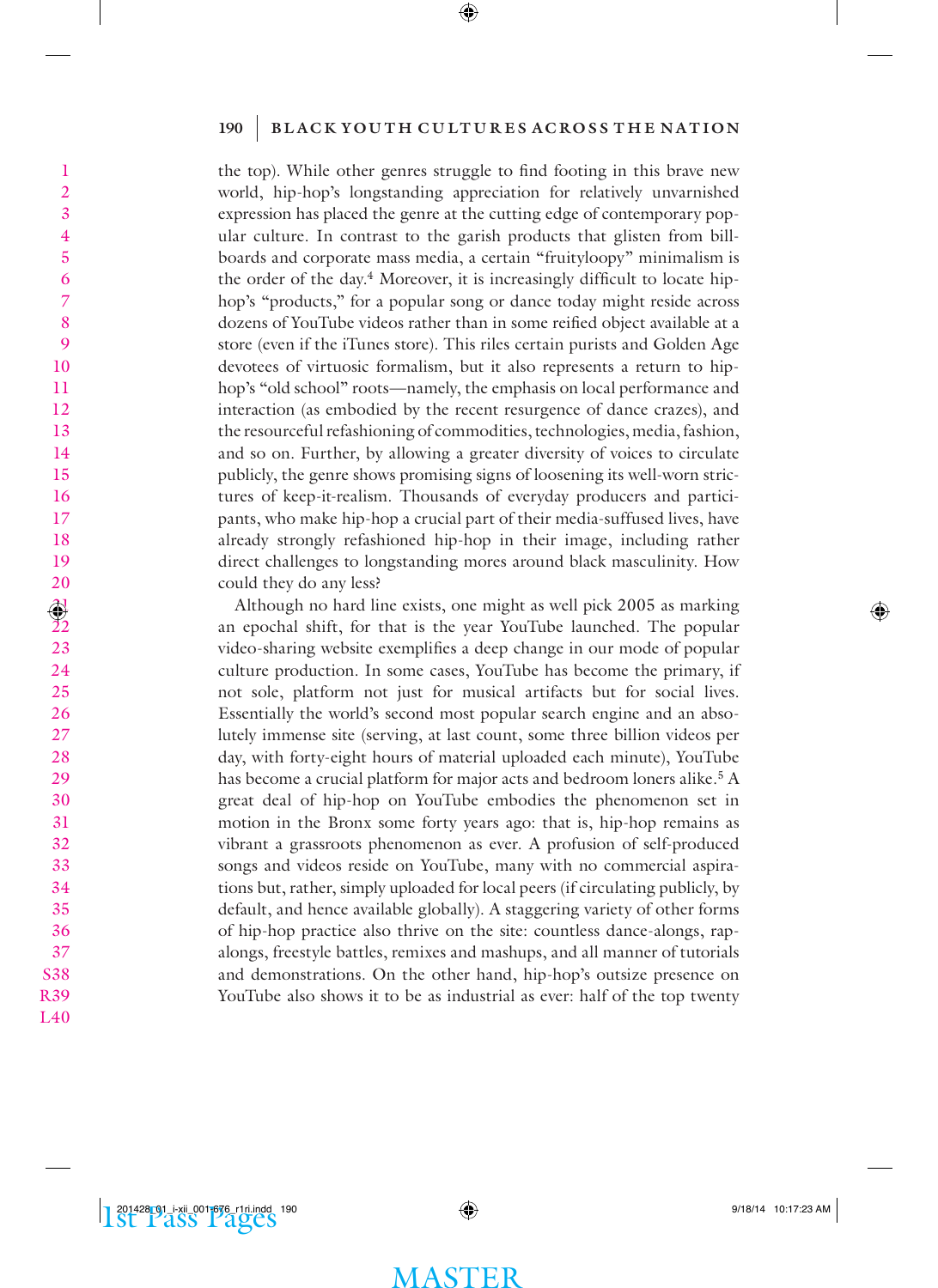most viewed videos all time, at the time of writing, are either hip-hop songs or clearly bear the marks of hip-hop's broader cultural influence. *Industry* is a key term when discussing YouTube as a central hip-hop site, for while the recording industry does its best to "monetize" its wares there, a broader sort of industry—a decentralized industriousness on the part of media-savvy young people—is also on full display, with significant consequences.

⊕

It is worth noting that as a distribution platform, YouTube emerges somewhat seamlessly from the genealogy of the so-called mixtape—long divorced, despite the name, from cassette technology as well as DJ-style mixing. Over the last decade, the mixtape has emerged as one of hip-hop's primary forms, a largely noncommercial method for projecting one's voice into a crowded public sphere. Major label artists and fully independent acts alike release mixtapes for a variety of reasons: to stoke anticipation and actual sales of official releases, to gain or maintain presence in a world of rapid turnover and fleeting attention spans, or simply to share via an imperative to produce and represent oneself as close to real time as possible. Initially a way for DJs to establish their brand and for audiences to keep up on the latest productions, mixtapes originated as semicommercial products, sold on the street, in the subway, or at barbershops and other nonconventional, informal retail sites—then subsequently duplicated and passed along hand to hand.<sup>6</sup> The rise of the MP3 mixtape, however, has exploded as it extends this practice, sidestepping commerce almost entirely as mixtapes circulate freely on websites like datpiff.com or via blogs, digital lockers (such as Mediafire and Hulkshare), and other peer-to-peer methods of exchange. This shift has also extended to the content of mixtapes, which have mutated from DJ vehicles to showcases for rappers to present original material with little or no assistance from traditional intermediaries. The impressive ascent of hip-hop stars like 50 Cent or, more recently, Lil Wayne and Drake stems directly from the aggressive and successful circulation of their mixtapes. But if this shift seems to parallel hiphop's trajectory from DJ practice in the seventies to the rap recordings of the eighties, in other ways the shapes and forms of hip-hop in the age of MP3s and YouTube suggest an altogether different sort of configuration. Whereas one could argue that hip-hop resided in the parks of the Bronx in the seventies and in the personal media players—home and car stereos, boomboxes, and walkmen—of consumers in the eighties and nineties, hip-hop today might be said to reside on the distributed network of the World Wide Web and the devices through which people access and

37 38S 39R 40L

⊕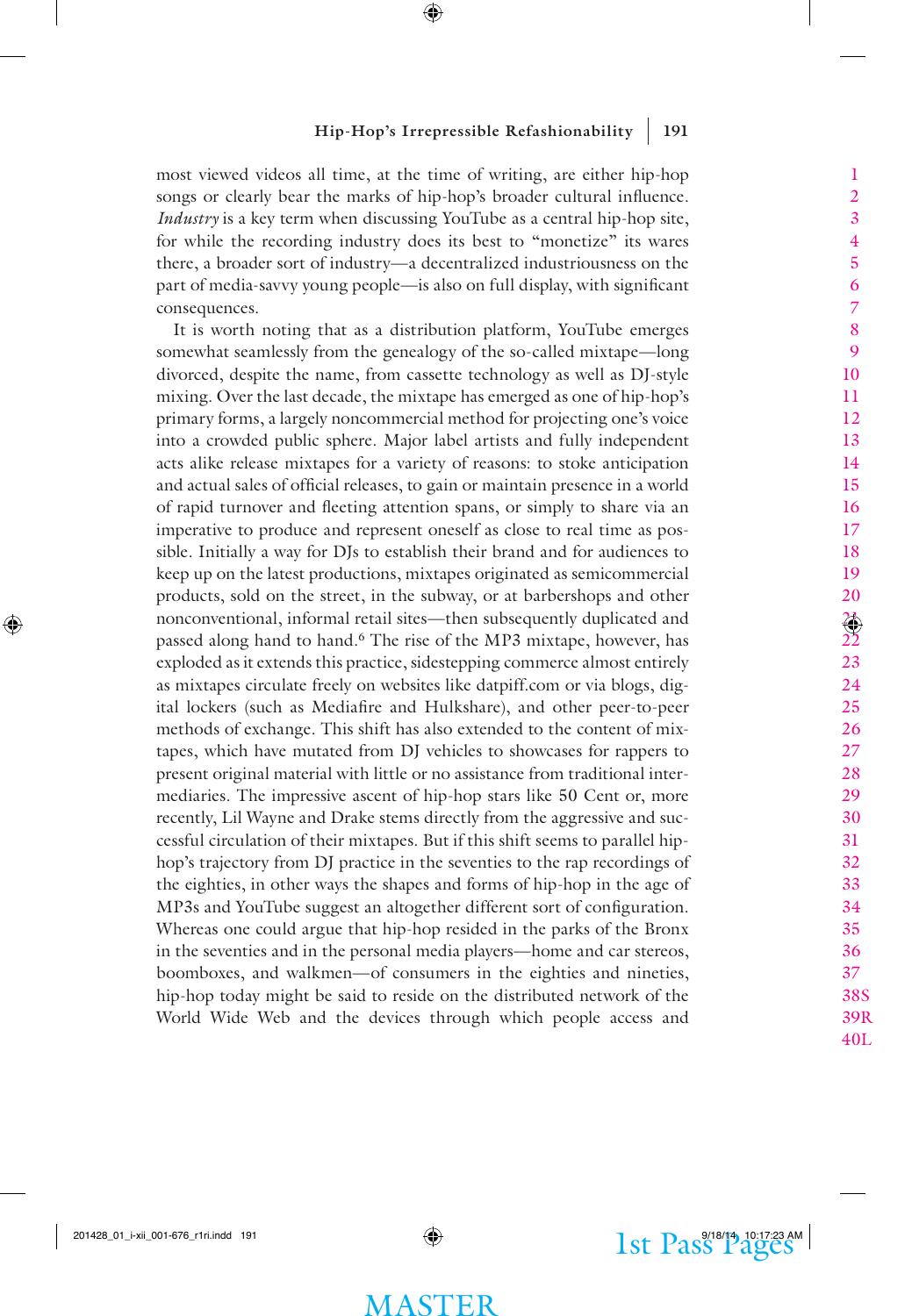⊕

contribute to it. This is an important development with regard to notions of industry and community. "Make no mistake," argued hip-hop scribe Andrew Noz in spring 2010, "the future of the genre lies not in the hands of the industry, but at your corner bootlegger or favorite blog."

Some of the most remarkable hip-hop success stories in this brave new world reveal at once how new modes of production and circulation are extending decades-old hip-hop traditions even as they present direct challenges to longstanding orthodoxies of the genre. Black youth have consistently proven to be early adopters of new information and communication technologies, and several savvy avatars of the so-called millennial generation have marshaled their familiarity with the digital domain into substantial followings and, in some cases, considerable commercial success.7 Perhaps the most notorious example is "Crank That (Soulja Boy)" (2007) by DeAndre "Soulja Boy" Way, who self-produced and self-published the song as a seventeen-year-old. Building the track out of stock sounds from the popular and user-friendly music software FL Studio (formerly FruityLoops), Soulja Boy deployed chintzy steel drum samples and stark percussive accompaniment (synthesized snaps and hi-hats) to propel a catchy refrain, which, as a clever branding strategy, prominently includes his name. Sharing the MP3 with online peers on sites such as Soundclick and MySpace, Soulja Boy found that it enjoyed remarkable resonance as peers and supporters uploaded videos of themselves dancing to the song using a set of simple steps choreographed by his friends. In turn, Soulja Boy celebrated and encouraged such activity by embedding the videos on his increasingly trafficked MySpace blog. The song and dance became a "viral" hit on YouTube, inspiring hundreds to try out the steps and share them with the world (and to remix the song in myriad ways), eventually bringing Soulja Boy to the attention of Atlanta-based producer Mr. Collipark, who signed him to a deal with Universal. This resulted in a higher fidelity version of the song as well as an official video, which helped to propel "Crank That" to the top of the charts, where it stayed for seven weeks in late 2007. "Crank That" went on to set new records for digital song sales as well as ringtones. Today Soulja Boy leverages substantial followings on Twitter, Facebook, and YouTube to promote a constant flurry of free mixtapes and commercial releases, including collaborations with such established acts as 50 Cent. At the same time, Soulja Boy's popularity has also made him the target of hip-hop stakeholders who bemoan this "participatory turn" for the genre. Veteran rapper Ice T (today better known as a television actor), for instance, famously accused Soulja Boy of

⊕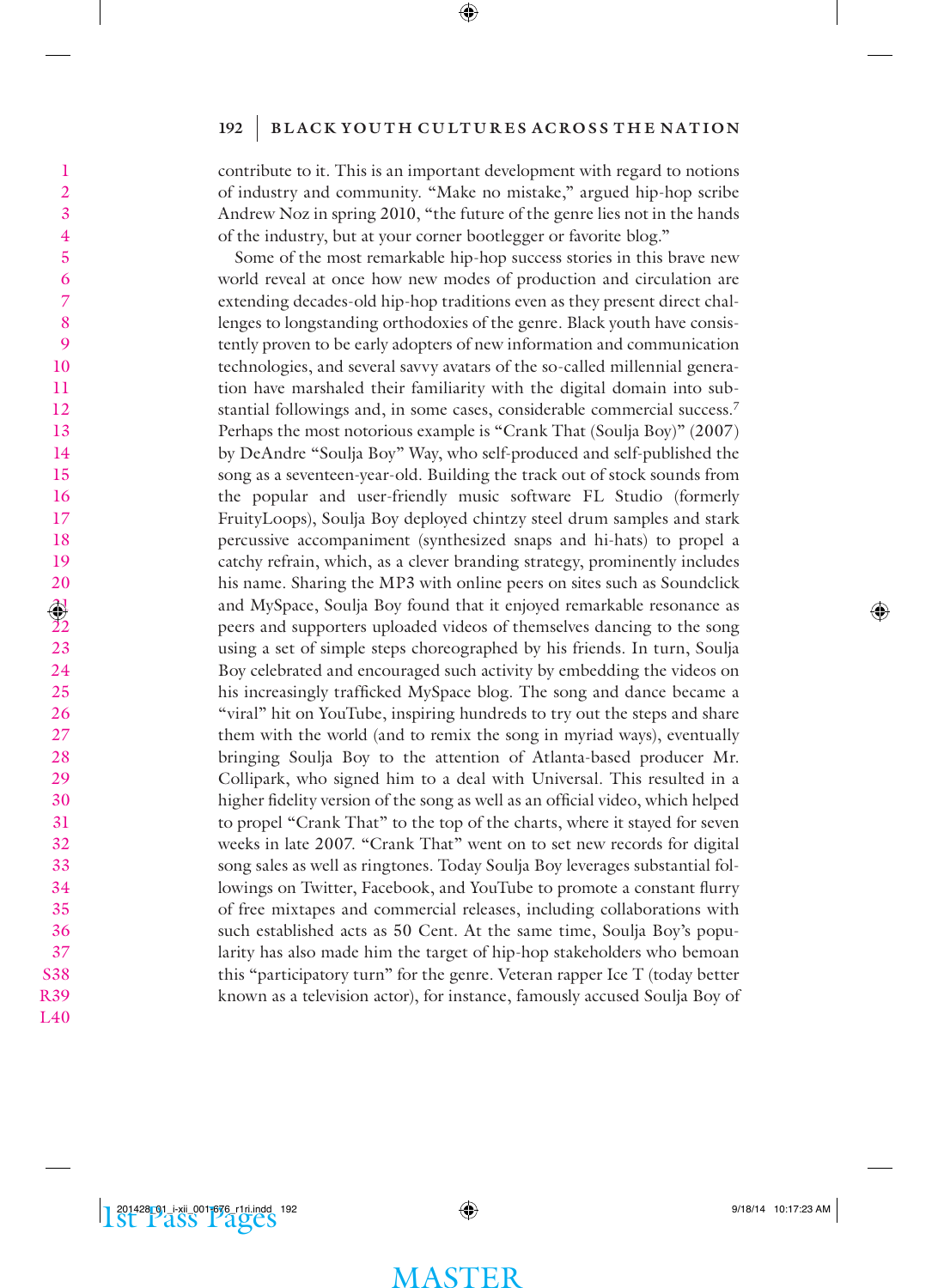"single-handedly kill[ing] hip-hop," a sentiment shared widely—just see the dissenting comments on "Crank That" videos—but also one that underlines a generational shift with regard to what hip-hop should look and sound like.

⊕

Writing about Soulja Boy for the *New York Times,* Jon Caramanica (2010) registers this change: "His brand of low-barrier-to-entry rap has become the template for a new generation of teenage artists using the Internet as their primary promotion tool, creating rabid fan bases outside of usual industry structures." There may be no artist who better exemplifies this shift than the Bay Area's Lil B (a.k.a. Brandon McCartney), who seems to approach hip-hop in the age of social media more as a conceptual artist than a recording artist. For one, nearly everything he releases is available for free. A prolific producer of his own songs, Lil B has released somewhere in the range of 3,000 tracks over the last three years, some 700 of them via 150 separate MySpace accounts (Noz 2011). His quirky videos on YouTube garner millions of views and, perhaps more impressively, recruit thousands of willing participants to help spread his odd gospel. Lil B's dances and catch phrases are gleefully embraced and amplified by everyday fans, established rappers (Soulja Boy among them), and professional athletes, all of whom appear less as unwitting replicants of so-called viral memes than as active participants in the phenomenon— "friends" (in the MySpace/Facebook sense) and "followers" (in Twitter's terminology) who are in on the jokes. While the actual content of his songs can range from dada-esque absurdity to bald misogyny, this seems less important to Lil B's acolytes—and for understanding hip-hop's latest incarnation—than his impressive abilities to navigate the new media landscape and manage his public relations to such popular support and critical acclaim.

An important complement to Soulja Boy's and Lil B's individual stories of Web 2.0 triumph is the more faceless Los Angeles hip-hop phenomenon known as jerkin. Although the scene did launch one local act, the New Boyz, into the national mainstream, jerkin is better appreciated in the story of hip-hop precisely because of its lack of stars. Centered around home-produced rap songs and dance videos—generally intended for high school friends but, because of the open default settings of YouTube, broadcast far and wide—the jerkin scene seemed to encourage participation as a matter of principle, keeping the barriers to entry relatively low. Video tutorials abound on YouTube for making jerkin-style beats or mastering the small, relatively simple repertory of jerkin dances, and while many of the

> 39R 40L

1 2

⊕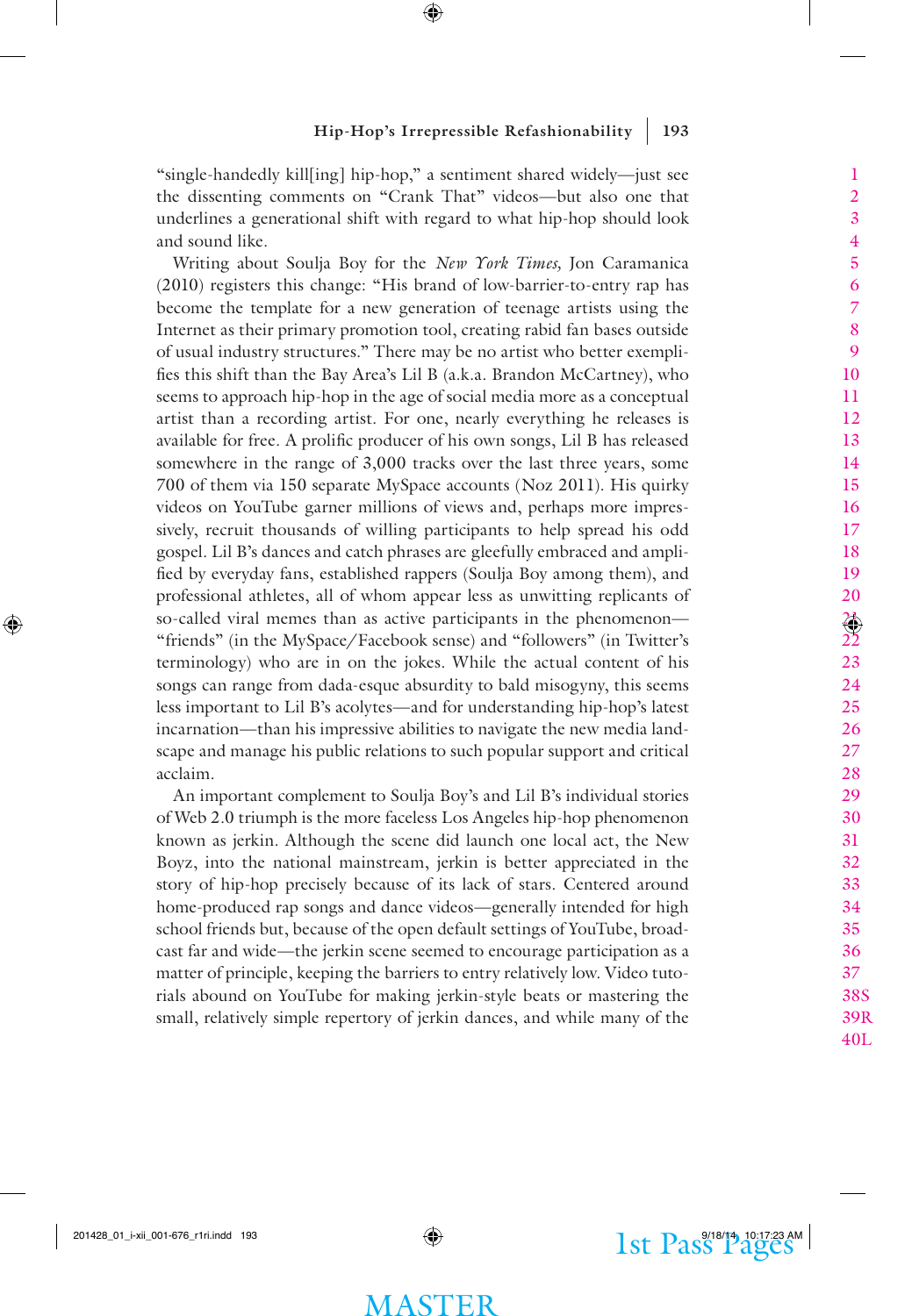⊕

DIY dance videos or songs could stand up to contemporary commercial standards of quality (especially in the age of Soulja Boy), others bear the unmistakable "watermarks" of unlicensed or demo software, showing a clear preference for immediacy and immersion over polish or posterity. Consistent with earlier moments in hip-hop fashion, jerkin style called for a creative combination of relatively accessible consumer goods (at least for middle-class kids): brightly colored, close-fitting pants or "skinny jeans"; T-shirts, hats, and other accessories nodding nostalgically to cartoons and other childhood icons; the latest in personal digital gadgetry. As such, jerkin's participatory ethos embodies many of hip-hop's earliest priorities: interacting in real time and real space, with an emphasis on fun; harnessing competitive energy to express personal style; repurposing public space and consumer-end media technologies. Moreover, jerkin represents one of dozens of regional scenes gathered around distinctive, local takes on hiphop (which, in turn, travel translocally). From Compton to Harlem, Dallas to Memphis, black youth have gathered around specific dances such as the "Stanky Legg" or the "Dougie"—or turfing or krumping or bucking—all of them essentially sharing the same spirit and set of core competencies. As with "Crank That" or the New Boyz' "You're a Jerk," the signature songs animating so much of this activity are often approached as communal resources—distributed assemblages scattered across dozens of dance videos, remixes, and all manner of personalized instantiations, revisions, and extensions, which, taken together, appear to take hip-hop's originary repurposing of vinyl and subsequent adoption of sampling into yet another phase of the genre's challenge to notions of authorship and ownership in popular culture.

As the very ontology of musical commodities has been joyfully dismantled on YouTube and the like, so have many other things, including hip-hop itself. For all of hip-hop's outsize presence on YouTube, one could also argue that YouTube—standing in synecdochically for the larger Internet—has itself radically refigured hip-hop by placing it alongside an unprecedented collection of other forms, genres, and styles. The vast cultural cornucopia at YouTube can even make something so dominant as hip-hop seem but another thing to sample from the culture at large, especially for curious young people with broadband connections and plenty of time. Like so many other things, faced with the irreducibility of its own diversity, hip-hop's formerly hegemonic self-image—forged in the tough crucibles of gang-ridden cities and made hyperreal by gangsta theater has cracked in the digital mirror that is YouTube. Clearly, a previously

⊕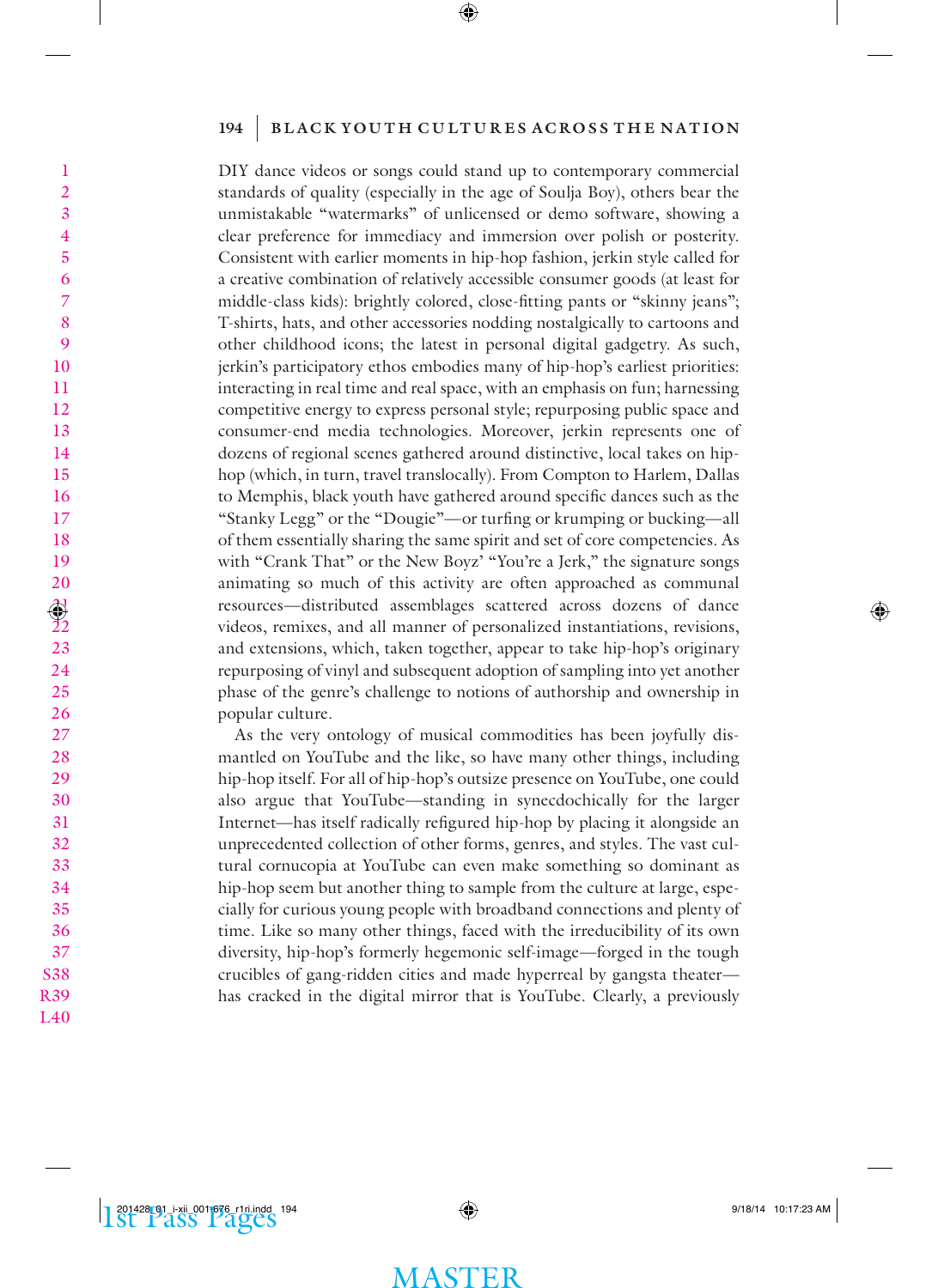stringent regime of representing black masculinity has yielded to a marked openness to idiosyncrasy, if not outright taboo crossing. The current generation reshaping hip-hop are data flâneurs, empowered by the generally safe distance provided by digital mediation and engaged in the sort of playful theatrics that the web seems to engender (Watkins 2009). These are young people so confident in—or at least bold about—their own understanding of what's important and what's cool that they are comfortable challenging longstanding sartorial and behavioral mores. "I'm doing me" has become the mantra of this generation, a sentiment echoed and affirmed in the complex feedback loop between grassroots hip-hop scenes like jerkin and such mainstream avatars as Lil Wayne, Kanye West, and Drake, all of whom wear their sensitivities on their sleeves (if in alternation with an unmistakable machismo). Hence, jerkin could be said to embody and revive classical hip-hop forms and values even as its specific content sometimes serves to propel a profound turn for hip-hop. So comfortable are some of these kids in their own skin that a mixed-gender jerkin group like AirBorn Allstarz can boast, tongues only partly in cheek, that they look so fresh and clean in their "White Girl Clothes" and "White Boy Clothes" (2008). More explicitly courting controversy, Lil B recently released a mixtape with the provocative (if misleading) title, *I'm Gay* (2011). But such button pushing is hardly a settled matter. For some, especially stakeholders of the old order, all of the acts mentioned in this final section have crossed the line into a sort of buffoonery. For other observers, however, hip-hop's reinvigorated plasticity might offer a hopeful sign.

⊕

#### **Conclusion: The Choice Is Yours**

Some forty years after hip-hop took root as local youth culture in the Bronx, the genre shows few signs of abating as a cultural force. Hip-hop's reign over popular culture is remarkable at this point, especially if we compare to the heydays of jazz, rock, or soul. Like these earlier genres, hip-hop stands both as a marker of the resilience of African American culture and as an expression of national integrity. Although produced and consumed by people spanning all racial categories and social classes, hiphop's persistent, putative blackness means that it stands as a special, and freighted, resource for black youth. Even as that may give concerned parties pause, an appreciation of hip-hop aesthetics that goes beneath glossy gangsta surfaces to emphasize the genre's irrepressible refashionability offers great ground for engagement. Indeed, it is difficult to imagine a

40L

⊕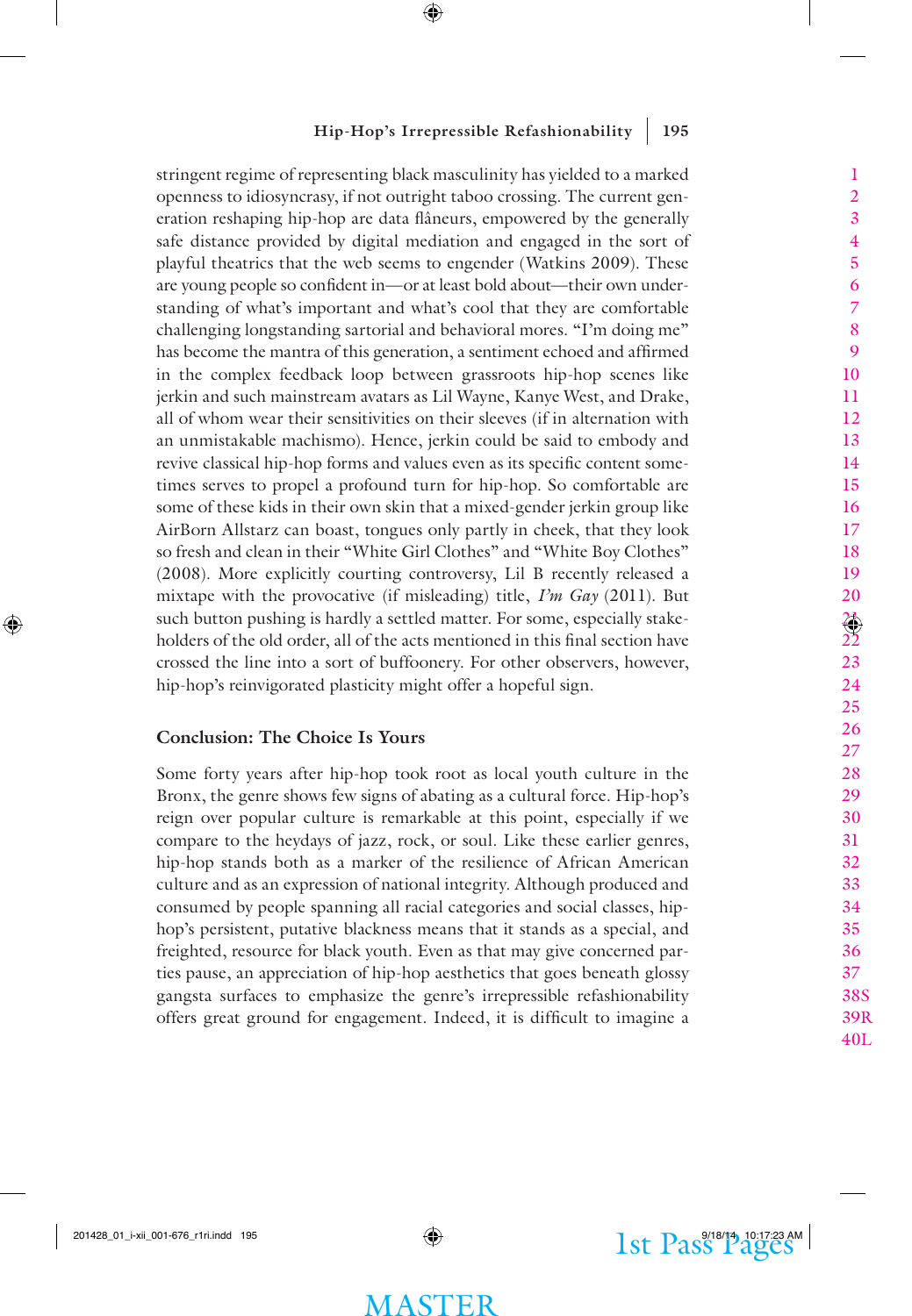⊕

more compelling explanation for hip-hop's longevity as popular (and grassroots) culture than its essential flexibility, its imperative to "flip the script"—a restless orientation toward remaking the world of popular culture, and all the models and myths it offers up, developed out of an originary and sustained play with technologies of media reproduction. This orientation entails a number of central values and practices—technical competency and media savvy, competitive creativity and inventive reuse, communal engagement around shared texts—that should be of interest to anyone anxious about the ironic disparity between hip-hop's remarkable cultural production and socioeconomic outcomes for black youth.

The refashioning of popular culture—an increasingly commonplace activity in today's world of socially networked, embeddable media—necessarily involves an articulation of one's own relationship to it, and hence, if sometimes subtly, a remodeling of the self. So it makes sense that across hip-hop's varied expressions since the 1970s one of the more salient threads to emerge is how powerfully the genre fosters a commitment to self-fashioning—as a DJ or a producer, an MC or a rapper, an artist or a hustler (or both). The brave new attempts at public self-fashioning so central to youth culture—and to hip-hop—in an age of social media could thus prove galvanizing and useful, even if the content of a particular Soulja Boy or jerkin song is absurd, vulgar, or needlessly demeaning. Rather than dwelling on such content, better to attend to the aesthetic principles and procedures that have made hip-hop such an enduring and inspiring force in the lives of young people. Targeted toward education and policymaking, recent research on the intersections between new media and youth cultural production have taken special note of how hiphop offers, in the words of Patricia Lange and Mizuko Ito, "a particularly important case" for understanding how young people deal with the profusion of media in their everyday lives (2009, 269). The lead authors of an ambitious effort to document how contemporary youth practices "change the dynamics of youth-adult negotiations over literacy, learning, and authoritative knowledge" (2), Lange and Ito argue for hip-hop's special significance as "a genre of music that was ahead of the curve in terms of developing styles of sampling and remix, as well as being grounded within very active amateur production communities where youth develop creative identities and competencies" (269).

As outlined in the preceding section, hip-hop provided a solid cultural foundation for today's moment of media turbulence, interactivity, and coproduction, especially for black youth; in turn, hip-hop is undergoing

⊕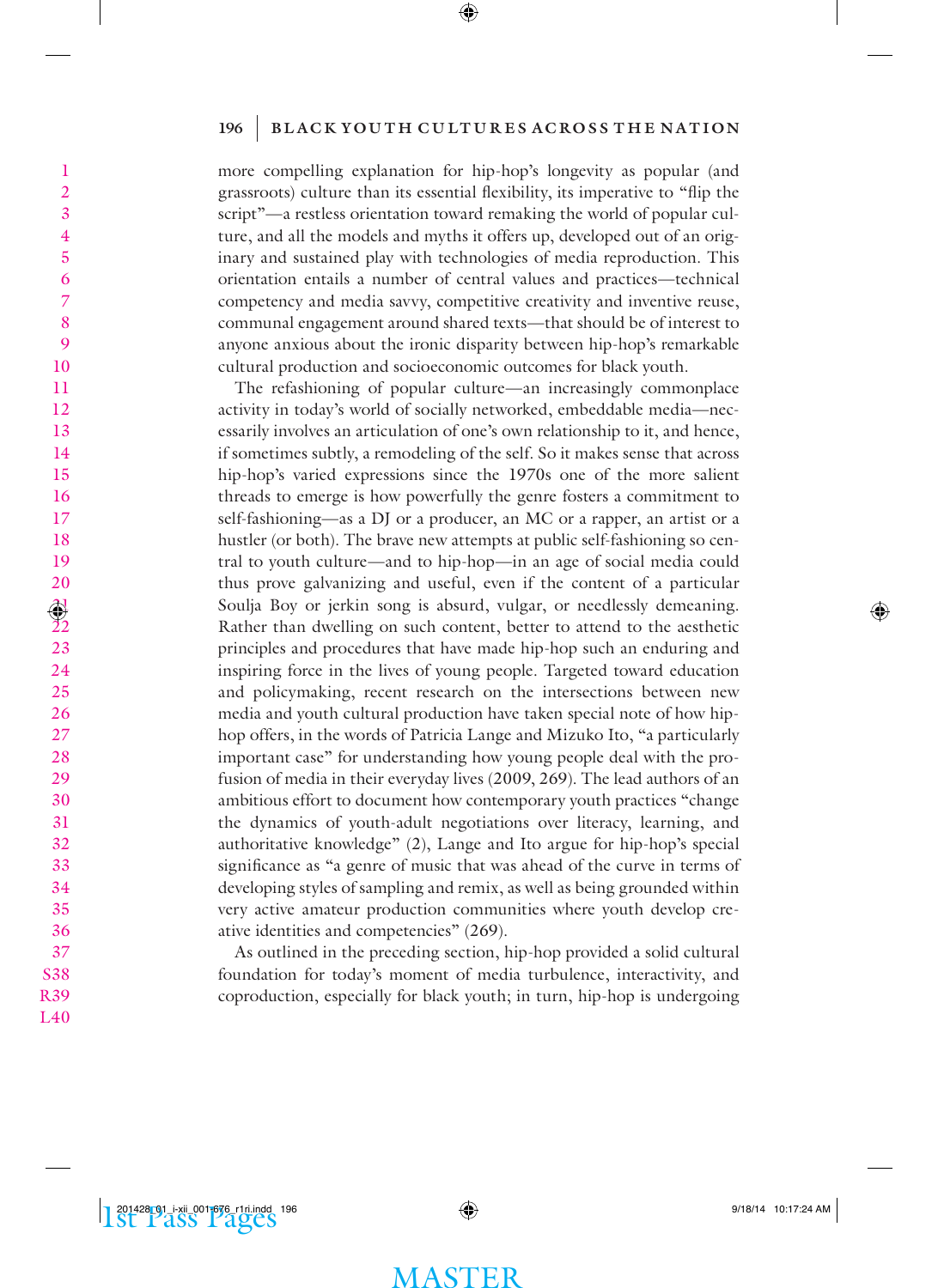yet another phase of reconfiguration by a generation for whom the entire procedure is second nature. This is certainly an opening—first and foremost for hip-hop's devoted practitioners, but also for the broader constituency of stakeholders concerned with the feedback loop between culture and society, from activists and educators, to parents, politicians, and producers. Hence, to ignore or suppress rather than support hip-hop's uncontainable dynamism, its openness to shape shifting and syncretism, its imperatives for "flipping the script" and independently producing oneself (and one's sense of self), represents more than a missed opportunity. Overlooking hip-hop's irrepressible refashionability is tantamount to giving up on connecting with young people at all.

⊕

⊕